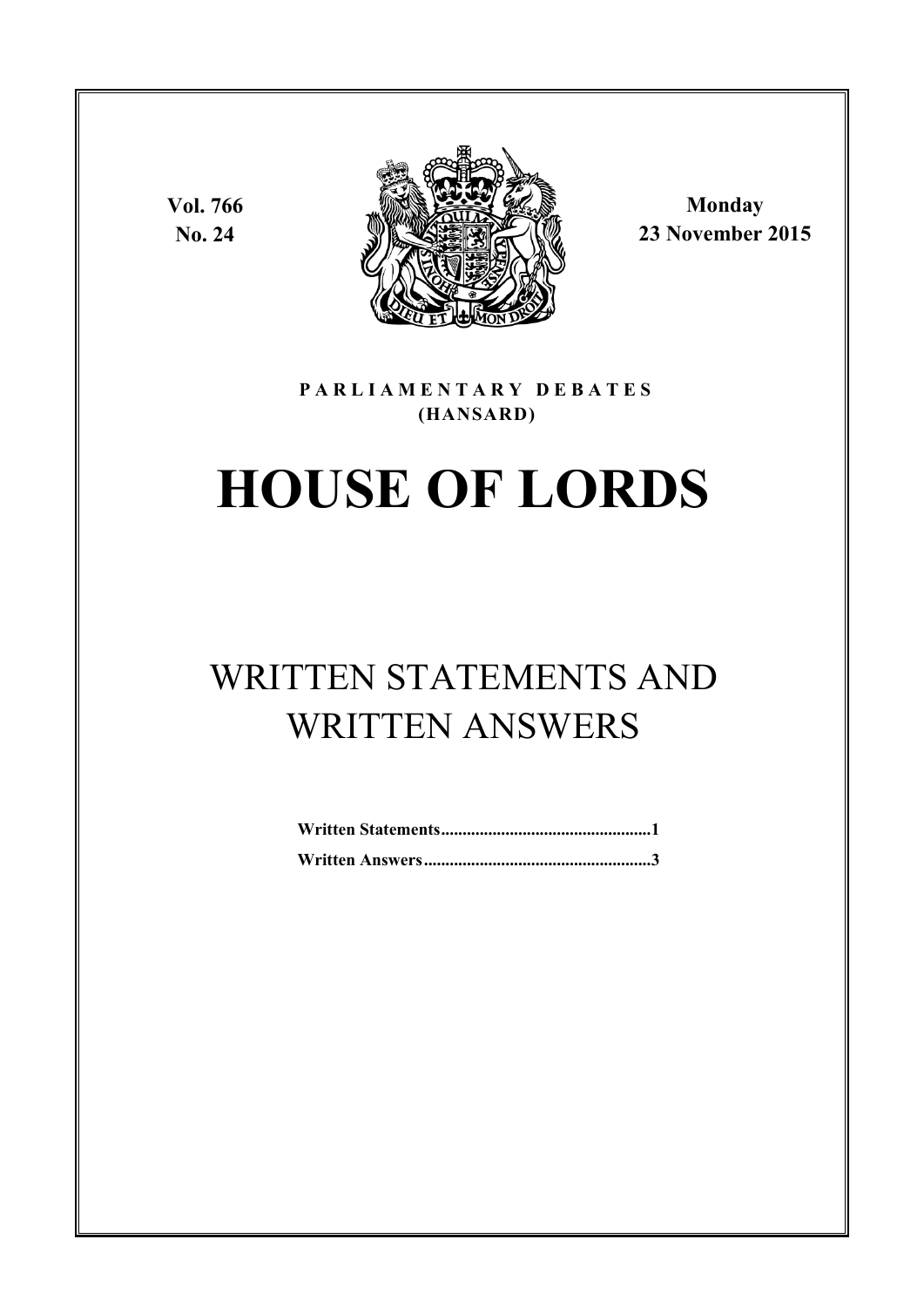[I] indicates that the member concerned has a relevant registered interest. The full register of interests can be found at <http://www.parliament.uk/mps-lords-and-offices/standards-and-interests/register-of-lords-interests/>

Members who want a printed copy of Written Answers and Written Statements should notify the Printed Paper Office. This printed edition is a reproduction of the original text of Answers and Statements, which can be found on the internet a[t http://www.parliament.uk/writtenanswers/.](http://www.parliament.uk/writtenanswers)

Ministers and others who make Statements or answer Questions are referred to only by name, not their ministerial or other title. The current list of ministerial and other responsibilities is as follows.

| <b>Minister</b>                      | <b>Responsibilities</b>                                                        |
|--------------------------------------|--------------------------------------------------------------------------------|
| <b>Baroness Stowell of Beeston</b>   | Leader of the House of Lords and Lord Privy Seal                               |
| <b>Earl Howe</b>                     | Minister of State, Ministry of Defence and Deputy Leader of the House of Lords |
| <b>Lord Ahmad of Wimbledon</b>       | Parliamentary Under-Secretary of State, Home Office and Department for         |
|                                      | Transport                                                                      |
| <b>Baroness Anelay of St Johns</b>   | Minister of State, Foreign and Commonwealth Office                             |
| <b>Baroness Altmann</b>              | Minister of State, Department for Work and Pensions                            |
| <b>Lord Ashton of Hyde</b>           | Whip                                                                           |
| <b>Lord Bates</b>                    | Minister of State, Home Office                                                 |
| <b>Lord Bridges of Headley</b>       | Parliamentary Secretary, Cabinet Office                                        |
| <b>Lord Bourne of Aberystwyth</b>    | Parliamentary Under-Secretary of State, Department of Energy and Climate       |
|                                      | Change, Wales Office and Whip                                                  |
| <b>Baroness Chisholm of Owlpen</b>   | Whip                                                                           |
| <b>Earl of Courtown</b>              | Whip                                                                           |
| <b>Lord Dunlop</b>                   | Parliamentary Under-Secretary of State, Scotland Office                        |
| <b>Baroness Evans of Bowes Park</b>  | Whip                                                                           |
| <b>Lord Faulks</b>                   | Minister of State, Ministry of Justice                                         |
| <b>Lord Freud</b>                    | Minister of State, Department for Work and Pensions                            |
| <b>Lord Gardiner of Kimble</b>       | Deputy Chief Whip and Spokesman for Department for Environment, Food and       |
|                                      | Rural Affairs                                                                  |
| <b>Lord Keen of Elie</b>             | Advocate-General for Scotland                                                  |
| <b>Lord Maude of Horsham</b>         | Minister of State, Department for Business, Innovation and Skills and Foreign  |
|                                      | and Commonwealth Office                                                        |
| <b>Lord Nash</b>                     | Parliamentary Under-Secretary of State, Department for Education               |
| <b>Baroness Neville-Rolfe</b>        | Parliamentary Under-Secretary of State, Department for Business, Innovation    |
|                                      | and Skills and Department for Culture, Media and Sport                         |
| Lord O'Neill of Gatley               | Commercial Secretary to the Treasury                                           |
| <b>Lord Prior of Brampton</b>        | Parliamentary Under-Secretary of State, Department of Health                   |
| <b>Baroness Shields</b>              | Parliamentary Under-Secretary of State, Department for Culture Media and       |
|                                      | Sport                                                                          |
| <b>Lord Taylor of Holbeach</b>       | Chief Whip                                                                     |
| <b>Baroness Verma</b>                | Parliamentary Under-Secretary of State, Department for International           |
|                                      | Development                                                                    |
| <b>Baroness Williams of Trafford</b> | Parliamentary Under-Secretary of State, Department for Communities and Local   |
|                                      | Government                                                                     |
| <b>Viscount Younger of Leckie</b>    | Whip                                                                           |

© Parliamentary Copyright House of Lords 2015 This publication may be reproduced under the terms of the Open Parliament licence, which is published at *www.parliament.uk/site-information/copyright/*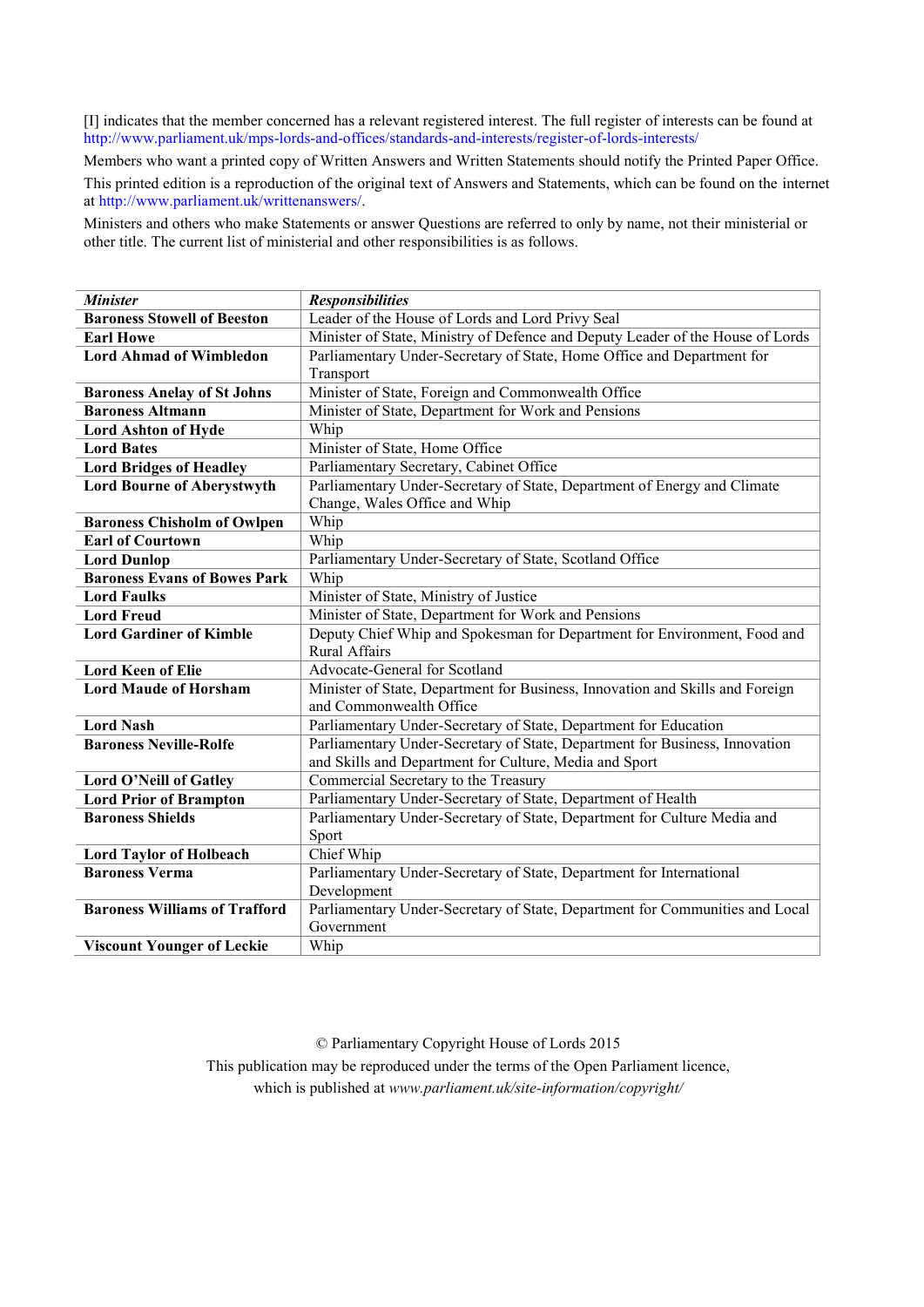# <span id="page-2-0"></span>Written Statements

*Monday, 23 November 2015*

### **Burma: Elections**

#### [\[HLWS316\]](http://www.parliament.uk/business/publications/written-questions-answers-statements/written-statement/Lords/2015-11-23/HLWS316/)

<span id="page-2-1"></span>**Baroness Anelay of St Johns:** My right Honourable Friend, the Minister of State for Foreign and Commonwealth Affairs (Hugo Swire), has made the following written Ministerial statement:

I would like to take the opportunity to update the House on the outcome of the recent elections in Burma.

National and regional parliamentary elections took place in Burma on 8 November. Official statements from international observers paint a positive picture and suggest that election day passed in a calm and orderly manner. These landmark elections are an important step towards democracy, and a victory for the people of Burma. This is the first time in over 50 years that they have had the opportunity to choose their parliamentary representatives, and to make their voices heard in support of democratic change.

The general good conduct of the election is also a credit to the current Burmese government and the Union Election Commission. The dignified manner in which the result has been accepted by the governing Union Solidarity and Development Party is also commendable. Of course the process was not perfect - it was inevitable that there will have been flaws and complaints. It is important that these are properly investigated through official mechanisms.

The UK has supported this technical process throughout. This support has included, amongst other things, allocating £2.7m to provide specialist technical advice to the Union Election Commission (through the International Foundation for Electoral Systems), £1.5m to train 5,000 domestic observers, and £400,000 to provide international best practice on security planning, focusing on communication and community engagement. Embassy staff from the Foreign and Commonwealth Office, Department for International Development, Ministry of Defence and UKTI took part in the observation of the preparations for voting and election day itself.

The next stages, including a peaceful and orderly transition to a new government, will not necessarily be easy. There is a lengthy interregnum before, constitutionally, newly elected parliamentarians convene in February to choose a President. The President should, in turn, form a government in March. During this period we call on all sides to engage in a spirit of openness and dialogue to manage a peaceful handover of power. The new government will face high expectations and a demanding workload. Building on the Nationwide Ceasefire Agreement to achieve a comprehensive sustainable peace and addressing the dire situation of the Rohingya minority in Rakhine will be pressing early concerns. The UK will continue to support the people of Burma in their aspiration for a democratic and accountable government, including those unable to vote in this election. This will include providing practical and material support as well as raising human rights abuses, which remain a significant challenge.

#### <span id="page-2-2"></span>**Education, Youth, Culture and Sport Council**

#### [\[HLWS317\]](http://www.parliament.uk/business/publications/written-questions-answers-statements/written-statement/Lords/2015-11-23/HLWS317/)

**Baroness Neville-Rolfe:** My Honourable Friend the Minister of State for Culture and the Digital Economy (Mr Ed Vaizey) has made the following Written Ministerial Statement. The Education, Youth, Culture and Sport Council will take place in Brussels on 24 <sup>th</sup> November. Fiona Hyslop, Scottish Government Cabinet Secretary for Culture and External Affairs, will represent the UK at the culture and audiovisual sections, and the Deputy Permanent Representative to the EU, Shan Morgan, will represent the UK at the sport section.

#### *Culture and Audiovisual*

The Council will be invited to adopt draft Council Conclusions on culture in the EU's external relations with a focus on development cooperation. The UK welcomes these conclusions, which propose the establishment of an ad hoc task group to contribute to the preparation of a concrete, evidence-based, shared and long-term approach to culture and development cooperation.

It will then consider draft Council Conclusions prioritising intercultural dialogue in the future work of the Council. This would involve the establishment of an expert group to take stock of existing policies on intercultural dialogue, with a special focus on the integration of migrants and refugees through the arts and culture: which we welcome.

The Council will then have a policy debate on how best to act together against the destruction and illicit trafficking of cultural heritage in conflict areas. In this debate the UK will encourage the European Union to take forward targeted interventions that play to its strengths and areas of competence, and avoid duplication of effort with other bodies. We will also highlight our own efforts in this area.

During lunch there will be an informal debate on the importance of digitisation to culture and heritage. The UK will agree that digitisation is a powerful tool which can help deliver many cultural, social, and educational objectives. We will be stressing that to reach its full potential all actors in the sector must be encouraged to develop their own digital strategies without unjustified constraints being imposed by Governments.

#### *Sport*

Turning to the sport sector, the Council is expected to adopt Conclusions on the representation of the EU Member States in the Foundation Board of WADA and the coordination of the EU and its Member States' positions prior to World Anti-Doping Agency (WADA) meetings. These Conclusions review the 2011 Resolution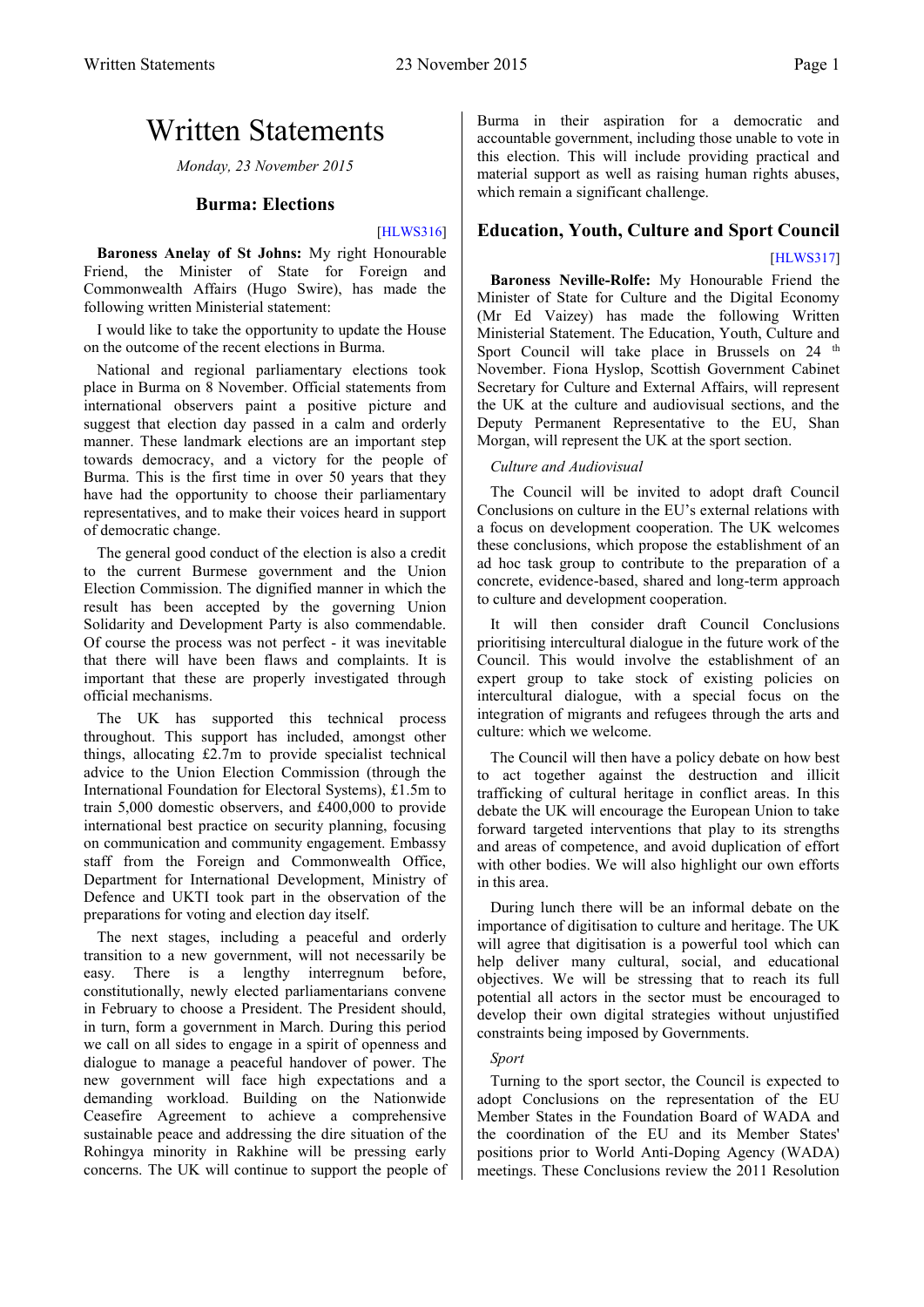and conclude that no change in the current procedure is required.

The UK will be invited to adopt the Conclusions following the meeting of the WADA Foundation Board on 17-18 November 2015.

Minister for Sport Tracey Crouch has been approved to be one of the EU representatives on the Foundation Board; this is expected to have been ratified at the WADA meeting.

The UK is also expected to adopt Council conclusions on the promotion of motor skills, physical, and sport activities for children.

The conclusions ask for Member States to consider implementing cross-sectorial policies, with the education, youth and health sectors among others, to promote physical activities and motor skills in early childhood taking into account, in particular, the following recommendations of the Health Education Physical Activity Expert Group.

The UK will note that it already has in place physical activity guidelines for infant and children targeting notably policy makers, local authorities **,** parents, family and wider community, ECEC settings, schools and sport clubs, in collaboration with scientific experts.

There will then be a policy debate on the educational potential of sports in helping disadvantaged youth to find their place in society.

The UK will look to share examples and best practice from initiatives across our sporting and education landscape.

#### *Other Business*

The EU Commission will present an update on the Regulatory Fitness (REFIT) exercise in the audiovisual sector, and other relevant initiatives of the Digital Single Market strategy.

This will be followed by information from the Luxembourg Presidency of the Council on the state of play concerning signing of the Council of Europe's Convention on the Manipulation of Sports Competitions.

There will then be an information point concerning the outcome of recent meetings of the WADA, as well as information from the Presidency on the informal meeting of Ministers for Sport which took place in Luxembourg in July 2015.

Finally there will be a presentation from the Netherlands on their work programme and priorities for their forthcoming Presidency of the Council, which will run for six months from January 2016.

#### <span id="page-3-0"></span>**NATO Parliamentary Assembly**

#### [\[HLWS315\]](http://www.parliament.uk/business/publications/written-questions-answers-statements/written-statement/Lords/2015-11-23/HLWS315/)

**Baroness Anelay of St Johns:** My right Honourable Friend, the Secretary for State for Foreign and Commonwealth Affairs (Philip Hammond), has made the following written Ministerial statement:

The following will represent the United Kingdom at the NATO Parliamentary Assembly:

Baroness Adams of Craigielea Richard Benyon MP (Leader) Lord Campbell of Pittenweem Mary Creagh MP Martin Docherty MP Nigel Dodds MP Mike Gapes MP James Gray MP Lord Hamilton of Epsom Lord Jopling Jack Lopresti MP Jason McCartney MP Madeleine Moon MP Baroness Ramsay of Cartvale Jamie Reed MP Andrew Rosindell MP Alec Shelbrooke MP Bob Stewart MP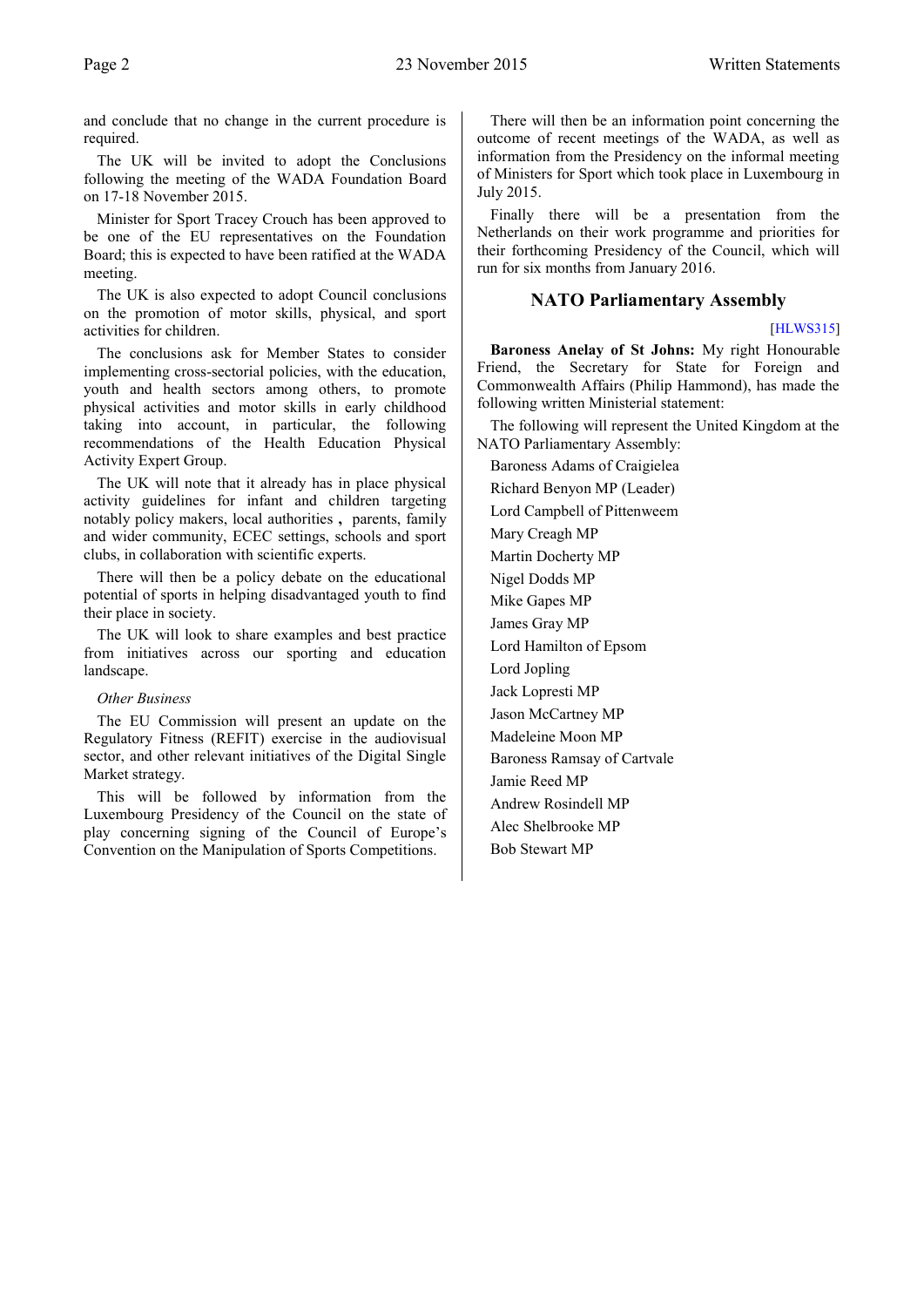## <span id="page-4-0"></span>Written Answers

*Monday, 23 November 2015*

#### **Alcoholic Drinks**

#### <span id="page-4-1"></span>*Asked by Baroness Hayter of Kentish Town*

To ask Her Majesty's Government whether they will review the Responsibility Deal for alcohol in the light of the Institute of Alcohol Studies report Dead on Arrival? Evaluating the Public Health Responsibility Deal for Alcohol. [[HL3550](http://www.parliament.uk/business/publications/written-questions-answers-statements/written-question/Lords/2015-11-11/HL3550)]

**Lord Prior of Brampton:** We are currently reviewing all aspects of the Responsibility Deal, including for alcohol.

<span id="page-4-2"></span>Partnership working continues to play an important role and Government remains committed to its principles. The new Government has renewed priorities and we are currently working through ideas in these areas.

#### **Bus Services: Disability**

#### *Asked by Baroness Randerson*

To ask Her Majesty's Government whether they plan to introduce mandatory training on disability awareness for bus drivers, and if so, when. [[HL3508](http://www.parliament.uk/business/publications/written-questions-answers-statements/written-question/Lords/2015-11-10/HL3508)]

**Lord Ahmad of Wimbledon:** We do not plan to mandate disability awareness training for bus drivers at this time. Disability Awareness Training remains available to all drivers as part of the periodic Certificate of Professional Competence training syllabus and the industry has reported that virtually all drivers have now undertaken the training.

#### **Care Homes**

#### *Asked by Lord Warner*

<span id="page-4-3"></span>To ask Her Majesty's Government, in the light of their experience with the collapse of Southern Cross, what contingency plans they have in the event of a significant withdrawal of large and medium-sized providers of residential and nursing home care from the provision of publicly-funded social care. [[HL3565](http://www.parliament.uk/business/publications/written-questions-answers-statements/written-question/Lords/2015-11-11/HL3565)]

Lord Prior of Brampton: It is unacceptable for vulnerable people who need care and support to have their services interrupted if their provider fails financially.

The Care Act 2014 placed duties on local authorities to step in and ensure people's needs continue to be met if their provider fails financially and their services cease. These duties apply to all people receiving care services, regardless of who pays for them, and there are reciprocal arrangements in all countries of the United Kingdom. The Government has supported local authorities with this duty and recently published guidance for local authorities to assist them in developing contingency plans for managing provider failure. This guidance was co-produced with the Association of Directors of Adult Social Services and the Local Government information Unit.

The Care Act also established the Care Quality Commission (CQC) with a new function to oversee the finances of the largest and most difficult to replace providers. This oversight function would provide early warning to relevant local authorities in the event that one of the providers in the CQC scheme was likely to fail financially and their services cease. This would allow local authorities time to implement contingency plans. This CQC Market Oversight scheme is now fully functional.

#### **Children: Poverty**

#### *Asked by Baroness Lister of Burtersett*

<span id="page-4-4"></span>To ask Her Majesty's Government what is their estimate of the effect on the number of children in poverty of the proposals in the Welfare Reform and Work Bill to (1) freeze certain benefits and tax credit amounts for four years; (2) reduce the level of the benefit cap; and (3) change child tax credits and the child element of universal credit. [[HL3535](http://www.parliament.uk/business/publications/written-questions-answers-statements/written-question/Lords/2015-11-10/HL3535)]

<span id="page-4-5"></span>**Lord Freud:** The Government set out its assessment of the impacts of the policies in the Welfare Reform and Work Bill on 20th July. These are available on the Parliament website.

#### **Conditions of Employment**

#### *Asked by Lord Hylton*

To ask Her Majesty's Government what is their estimate of how many people were on zero-hours contracts in each year since 2010. [[HL3398](http://www.parliament.uk/business/publications/written-questions-answers-statements/written-question/Lords/2015-11-09/HL3398)]

**Lord Bridges of Headley:** The information requested falls within the responsibility of the UK Statistics Authority. I have asked the Authority to reply.

The Answer includes the following attached material:

UKSA attachment [HL3398.pdf ONS letter.pdf]

<span id="page-4-6"></span>[The material can be viewed online at:](http://www.parliament.uk/business/publications/written-questions-answers-statements/written-question/Lords/2015-11-09/HL3398)  [http://www.parliament.uk/business/publications/written-questions](http://www.parliament.uk/business/publications/written-questions-answers-statements/written-question/Lords/2015-11-09/HL3398)[answers-statements/written-question/Lords/2015-11-09/HL3398](http://www.parliament.uk/business/publications/written-questions-answers-statements/written-question/Lords/2015-11-09/HL3398)

### **Construction: Apprentices**

#### *Asked by Lord Taylor of Warwick*

To ask Her Majesty's Government what measures are in place to promote apprenticeships in the construction sector. [[HL3312](http://www.parliament.uk/business/publications/written-questions-answers-statements/written-question/Lords/2015-11-04/HL3312)]

**Baroness Neville-Rolfe:** In 2013/14 there were 15,890 apprenticeships starts in the Construction, Planning and the Built Environment Sector Subject Area.

We are taking action to support apprenticeships in all sectors to meet our commitment to 3 million starts. We are working with large and small businesses to encourage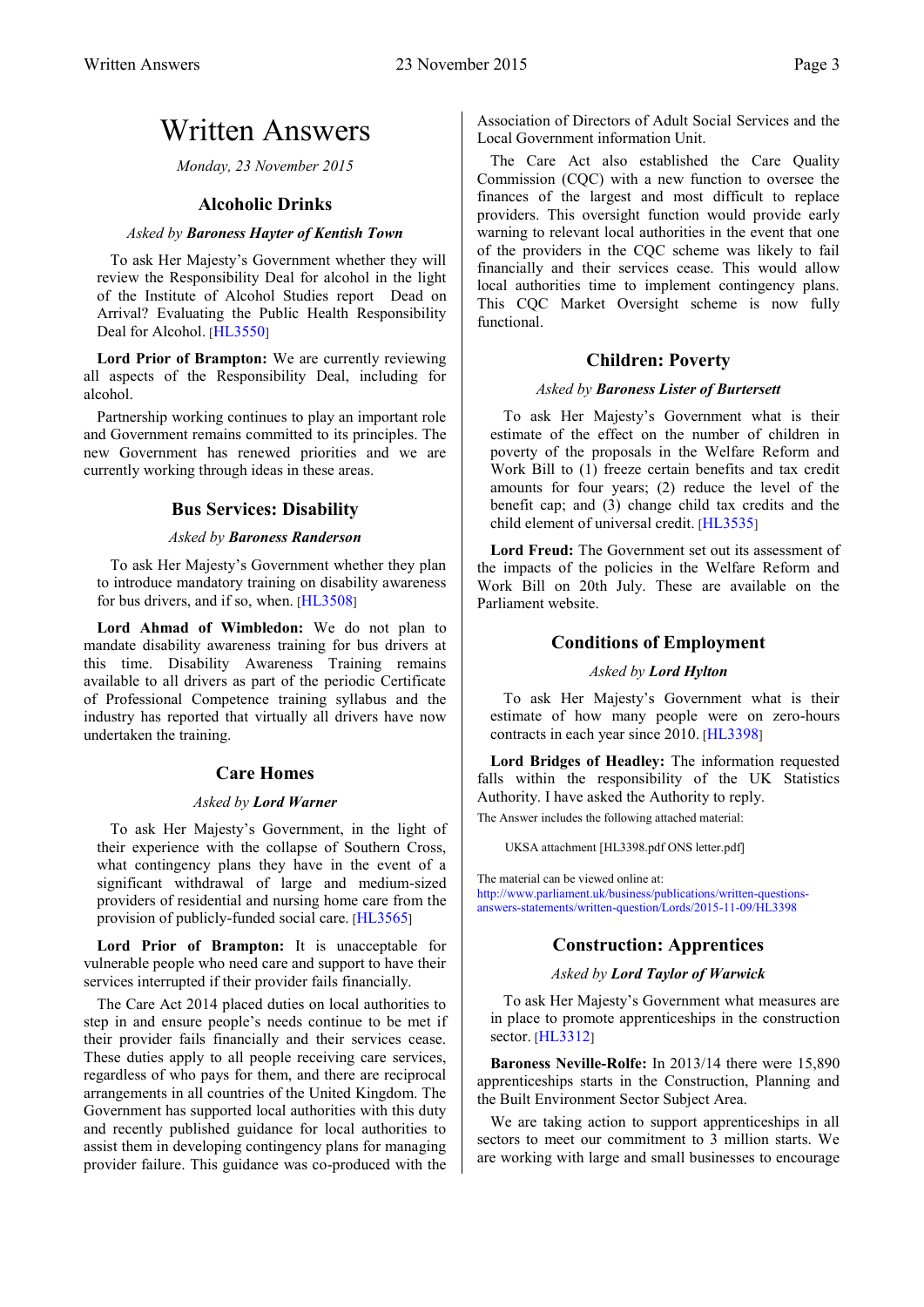employers, colleges and schools to work together to increase the number of apprenticeships.

Over 1300 employers - including in the construction sector - are currently involved in designing new apprenticeship standards. These include apprenticeships in construction occupations at a range of levels such as Construction Technician (L6), Quantity Surveyor (L6), Construction Site Management (L6), Advanced Carpentry  $&$  Joinery (L4) and Steel Fixer (L2)

#### **Cycling and Walking**

#### *Asked by Baroness Randerson*

<span id="page-5-0"></span>To ask Her Majesty's Government whether they still intend to publish their Cycling and Walking Investment Strategy in summer 2016. [[HL3509](http://www.parliament.uk/business/publications/written-questions-answers-statements/written-question/Lords/2015-11-10/HL3509)]

**Lord Ahmad of Wimbledon:** The Department for Transport is in the early stages of developing its first Cycling and Walking Investment Strategy (CWIS) with the intention to publish by summer 2016 following a public consultation on the draft in spring 2016.

### <span id="page-5-1"></span>**Doctors: Migrant Workers**

#### *Asked by Lord Hunt of Kings Heath*

To ask Her Majesty's Government what response they have made to the representations from the GMC and other health regulators that the Recognition of Professional Qualifications Directive does not provide sufficient safeguards to ensure that doctors who provide temporary and occasional services in the UK have the right knowledge, skills and behaviours to practise safely. [[HL3435](http://www.parliament.uk/business/publications/written-questions-answers-statements/written-question/Lords/2015-11-09/HL3435)]

**Lord Prior of Brampton:** The Department supports the principle of free movement for healthcare professionals that the Directive helps provide for and the benefits this can bring. Temporary and occasional provision of services in particular provides important benefits in terms of movement of professionals around the European Union and is not a new concept in the Directive.

The Department has worked with the General Medical Council and other health regulators extensively over a number of years, including during the negotiations with other Member States, as part of the revision of the Directive. The United Kingdom secured positive changes to the requirements placed on individuals seeking to provide work on a temporary and occasional basis. The changes include the requirement for professionals to provide the regulatory body with a declaration of their knowledge of language and an attestation confirming the absence of temporary or final suspensions and criminal convictions; these supplement the existing requirements, such as providing proof of legal establishment in their home Member State, proof of nationality and evidence of professional qualifications.

<span id="page-5-2"></span>In addition, individual employers ensure that the people they employ or contract with have the required knowledge and skills for the posts for which they are applying.

#### **Electronic Government: Hacking**

#### *Asked by Lord Birt*

To ask Her Majesty's Government how many breaches of government websites occurred in 2014[.](http://www.parliament.uk/business/publications/written-questions-answers-statements/written-question/Lords/2015-11-09/HL3395) [[HL3395](http://www.parliament.uk/business/publications/written-questions-answers-statements/written-question/Lords/2015-11-09/HL3395)]

**Lord Bridges of Headley:** For security reasons we do not comment on specific details of cyber security attacks. The Government takes cyber security very seriously; from 2011 to 2016, we have invested £860 million in a National Cyber Security Programme. We plan to almost double investment in cyber security to £1.9bn over the next five years.

#### <span id="page-5-3"></span>**First Time Buyers: Greater London**

#### *Asked by Lord Kennedy of Southwark*

To ask Her Majesty's Government what is their assessment of the size of deposit needed to buy a starter home in London. [I] [[HL3500](http://www.parliament.uk/business/publications/written-questions-answers-statements/written-question/Lords/2015-11-10/HL3500)]

**Baroness Williams of Trafford:** Starter Homes will be sold at a minimum of 80% of the full market price and offered to first time buyers under the age of 40. The discounted Starter Homes price will be capped at £450,000 in London.

The cap is not an expectation of the going price for a Starter Home. Most first time buyers are not buying average-priced properties, but those at the lower quartile of values in an area. This is the first time buyers market that exists, and this is where we anticipate developers pricing starter homes

Starter homes will reduce deposit requirements for first time buyers. The average price paid by a first time buyer in London in Q2 2015 was £376,000 (Office for National Statistics data). The discount achieved through the Starter Home initiative would reduce the price of such a property to £301,000 and also reduce the deposit.

### <span id="page-5-4"></span>**Food Poverty and Fuel Poverty**

#### *Asked by Lord Hylton*

To ask Her Majesty's Government whether they are consulting (1) Barnardos, (2) Save the Children, (3) Oxfam, (4) Citizens UK, (5) the Trussell Trust, (6) Magic Breakfast, (7) FareShare, (8) FoodCycle, (9) Baby Basics, (10) The Children's Society, and (11) any other organisations, about food and fuel poverty and the relationship between benefit sanctions and food and fuel poverty; and if not, why not. [[HL3397](http://www.parliament.uk/business/publications/written-questions-answers-statements/written-question/Lords/2015-11-09/HL3397)]

**Lord Freud:** The Department for Work and Pensions constantly engages with a wide range of stakeholders, interested parties and other organisations across a wide range of issues that affect those receiving benefits.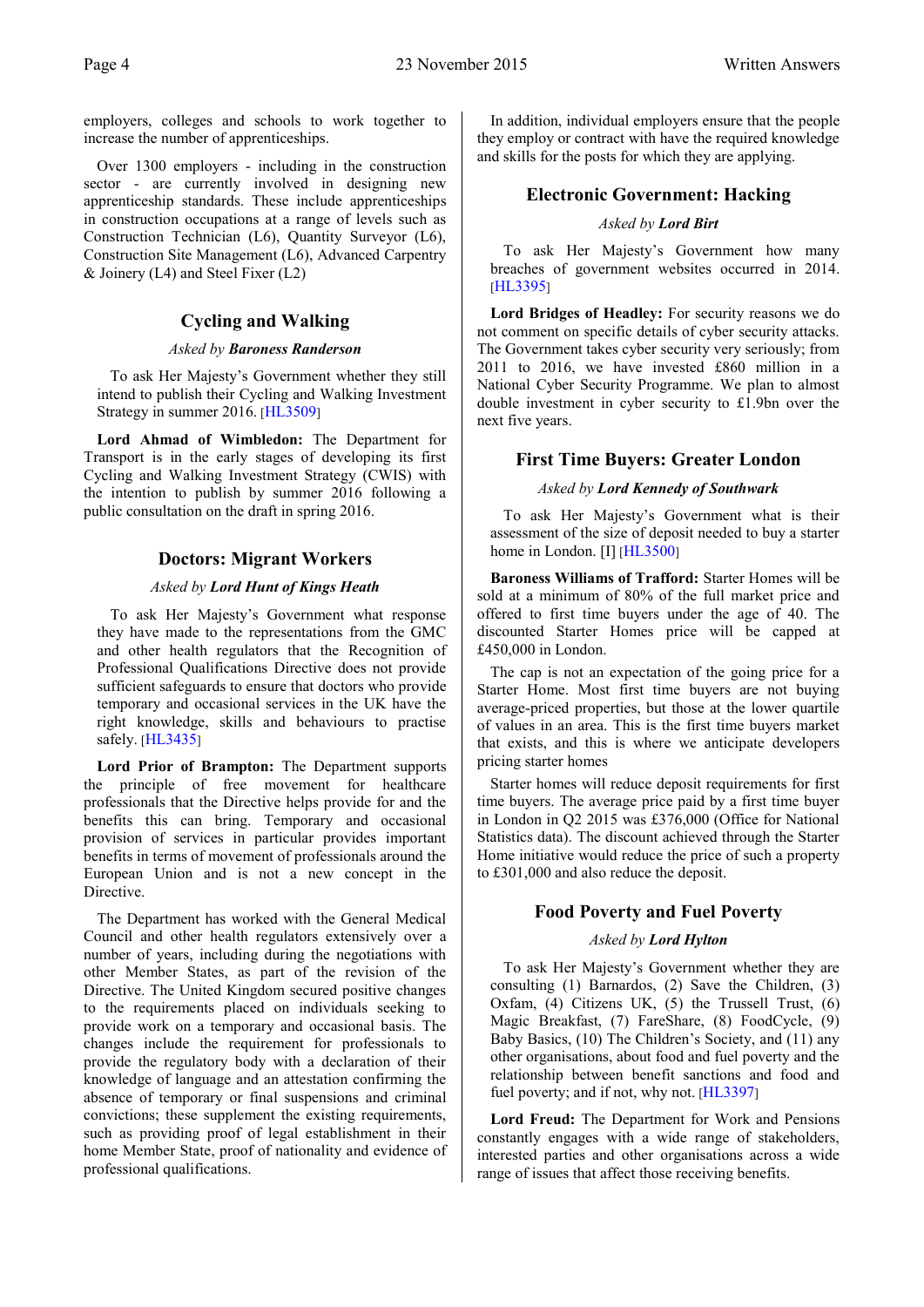The All-Party Parliamentary Inquiry into Hunger, and the Church report 'Time to rethink benefit sanctions', amongst others, all recognise that the reasons that people use food banks are complex and overlapping. There is no robust evidence that links sanctions and food bank use.

#### **Food: Waste**

#### *Asked by Lord Brougham and Vaux*

<span id="page-6-0"></span>To ask Her Majesty's Government what plans they have to prevent food waste. [[HL3547](http://www.parliament.uk/business/publications/written-questions-answers-statements/written-question/Lords/2015-11-11/HL3547)]

**Lord Gardiner of Kimble:** Through the Waste and Resources Action Programme (WRAP), the Government is working with food manufacturers and retailers to meet targets to reduce food waste from households and the grocery supply chain under the Courtauld Commitment. There has been a 15% (1.3 million tonnes) reduction in household food waste since 2007 and signatories reported a reduction of 7.4% in food supply chain waste between 2009-2012, with interim results for Courtauld 3 showing further 3.2% reduction by 2014.

The Love Food Hate Waste programme helps UK households to reduce food waste and save money through awareness raising and consumer advice. There is also an agreement with the hospitality sector with targets to prevent and manage food waste in restaurants, pubs and canteens.

WRAP is currently brokering a new agreement, Courtauld 2025, which is expected to start next year and will build on this progress.

#### <span id="page-6-1"></span>**Health Professions: Migrant Workers**

#### *Asked by Lord Hunt of Kings Heath*

To ask Her Majesty's Government what discussions they have had with other EU member states concerning the impact on NHS patients of the introduction of the European Professional Card for healthcare professionals. [[HL3437](http://www.parliament.uk/business/publications/written-questions-answers-statements/written-question/Lords/2015-11-09/HL3437)]

#### *Asked by Lord Hunt of Kings Heath*

To ask Her Majesty's Government what plans are in place to evaluate the implementation of the European Professional Card for healthcare professionals in phase 1 before it is rolled out to other professions, including doctors, in the light of changes that implementation will make to the powers of UK regulators. [[HL3438](http://www.parliament.uk/business/publications/written-questions-answers-statements/written-question/Lords/2015-11-09/HL3438)]

**Lord Prior of Brampton:** The aim of the European Professional Card (EPC) is to simplify and streamline the recognition of professional qualifications process for the applicant. Improving the freedom of movement of professionals will give the National Health Service greater access to a range of skills to the benefit of patients.

For health and care professions, the EPC will be introduced for nurses, pharmacists and physiotherapists in 2016. It will not be introduced for doctors until 2018 at the earliest. The EPC will be introduced through an Implementing Act.

The Department was involved in extensive negotiations with the European Commission and other Member States during the development of the Implementing Act and was successful in achieving a number of positive changes including increasing access to translations of documents, and ensuring that authorities can challenge the issuance of an EPC in another Member State under 'justifiable circumstances', which will be an important patient safety mechanism. We will continue to work with the health and care regulators and the Commission during the implementation process to mitigate any risks.

The United Kingdom was also successful in receiving a commitment from the Commission that they will undertake an early review to ensure that any issues are resolved before the EPC is rolled out to any additional professions.

#### **High Speed 2 Railway Line**

#### *Asked by Baroness Randerson*

<span id="page-6-2"></span>To ask Her Majesty's Government what assessment they have made of whether their timetable for the HS2 Bill to achieve Royal Assent by the end of 2016 remains achievable. [[HL3510](http://www.parliament.uk/business/publications/written-questions-answers-statements/written-question/Lords/2015-11-10/HL3510)]

<span id="page-6-3"></span>**Lord Ahmad of Wimbledon:** The progress of the Bill is in the hands of Parliament and Royal Assent by December 2016 remains an achievable target.

#### **Hospital Beds**

#### *Asked by Baroness Kennedy of Cradley*

To ask Her Majesty's Government what action they are taking to avoid bed shortages due to delayed discharges from hospital. [[HL3660](http://www.parliament.uk/business/publications/written-questions-answers-statements/written-question/Lords/2015-11-17/HL3660)]

**Lord Prior of Brampton:** Since April, local projects across the country have been using the Government's £5.3 billion Better Care Fund in an effort to reduce nonelective admissions and move people out of hospital more quickly, as part of on-going work to bring health and social care services together.

In addition, the Government has made £400 million available to the National Health Service specifically to help with winter pressures in 2015/16. This money has been made available from the start of the financial year, enabling the health and care system to prepare more effectively than in previous years.

The Department of Health is also working closely with NHS England and local government to develop a package of support to help local areas reduce delays in hospital discharge. This includes tailored support from the new Emergency Care Improvement Programme to help make improvement in the systems under the most pressure, and local government's Sector Led Improvement Plan to drive improvement in social care.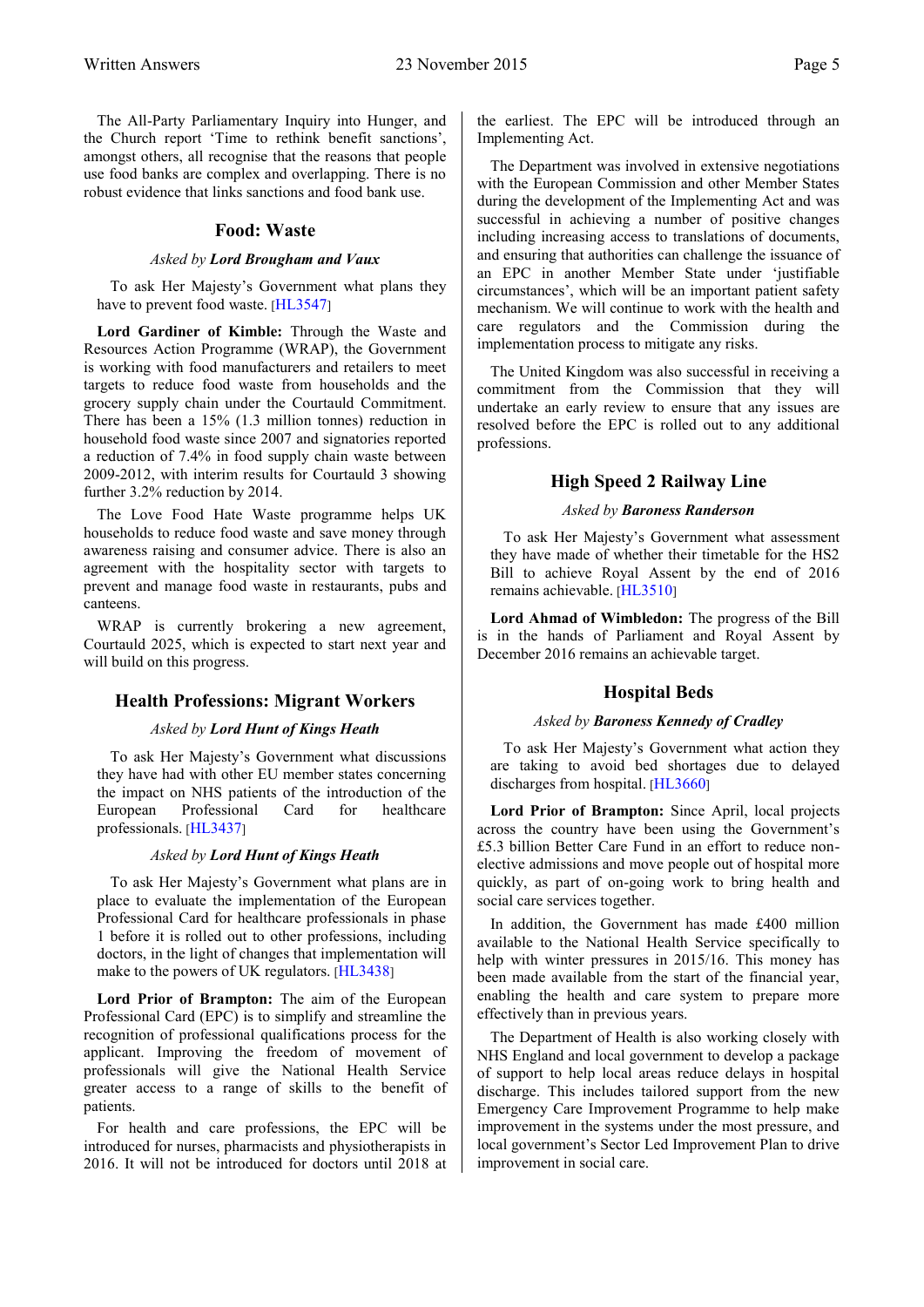### **Hospitals: Parking**

#### *Asked by Baroness Kennedy of Cradley*

<span id="page-7-0"></span>To ask Her Majesty's Government what assessment they have made of the impact of hospital trusts charging disabled people to park their cars on those people[.](http://www.parliament.uk/business/publications/written-questions-answers-statements/written-question/Lords/2015-11-17/HL3659) [[HL3659](http://www.parliament.uk/business/publications/written-questions-answers-statements/written-question/Lords/2015-11-17/HL3659)]

**Lord Prior of Brampton:** The Department has not made any national assessment of the effect of parking charges on specific groups. Decisions on hospital car parking, including charging, are taken locally by National Health Service trusts and foundation trusts.

On 23 August, 2014, the Department published the *NHS patient, visitor and staff car parking principles*, which set out a nationally consistent approach for hospitals to take to car parking and concessionary charges. Disabled people are explicitly mentioned as a group who should receive free or concessionary parking. The principles are:

"NHS organisations should work with their patients and staff, local authorities and public transport providers to make sure that users can get to the site (and park if necessary) as safely, conveniently and economically as possible.  $1$ 

Charges should be reasonable for the area.

Concessions, including free or reduced charges or caps, should be available for the following groups:

• disabled people 2

• frequent outpatient attenders

• visitors with relatives who are gravely ill, or carers 3 of such people

• visitors to relatives who have an extended stay in hospital, or carers 3 of such people

• carers 3 of people in the above groups where appropriate

• staff working shifts that mean public transport cannot be used

Other concessions, eg for volunteers or staff who carshare, should be considered locally.

Priority for staff parking should be based on need, eg staff whose daily duties require them to travel by car. <sup>4</sup>

Trusts should consider installing 'pay on exit' or similar schemes so that drivers pay only for the time that they have used. Additional charges should only be imposed where reasonable  $5$  and should be waived when overstaying is beyond the driver's control (eg when treatment takes longer than planned, or when staff are required to work beyond their scheduled shift).

Details of charges, concessions and additional charges should be well publicised including at car park entrances, wherever payment is made and inside the hospital. They should also be included on the hospital website and on patient letters and forms, where appropriate.

NHS trusts should publish:

• their parking policy

• their implementation of the NHS car parking principles

• financial information relating to their car parking

• summarised complaint information on car parking and actions taken in response

Contracted-out car parking

NHS organisations are responsible for the actions of private contractors who run car parks on their behalf.

NHS organisations should act against rogue contractors in line with the relevant codes of practice  $6$  where applicable.

Contracts should not be let on any basis that incentivises additional charges, eg 'income from parking charge notices only'."

To help NHS organisations deliver the above principles the Department published *NHS Car Parking Management: Environment and Sustainability (HTM 07- 03)* on 25 March 2015. This guidance is attached.

Both documents make it clear that National Health Service organisations should work with patients, staff, visitors, local authorities and public transport providers when planning their parking provision.

*Notes:*

i) Each site is different and very few will be able to provide spaces for everyone who needs one. Since 2010, national planning policy no longer imposes maximum parking standards on development, and no longer recommends the use of car parking charges as a demand management measure to discourage car use.

i) Consideration should be given to the needs of people with temporary disabilities as well as Blue Badge holders.

i) Carers are those as identified in the following:

(i) Care Act 2014 section 10(3)

(ii) Children and Families Act 2014 section 96

(iii) Children and Families Act 2014 section 97

(iv) Carers (Recognition and Services) Act 1995

i) Such staff might include nurses or therapists who visit patients at home. Routine travel between hospital sites might more sensibly be managed by providing internal transport.

i) 'Reasonable' implementation of additional charges practice might include additional charges for people who do not have legitimate reasons for parking (eg commuters), or who persistently flout parking regulations (eg blocking entrances). A period of grace should normally be applied before a parking charge notice is issued.

i) There are two trade associations: the British Parking Association and the Independent Parking Committee. If the car park operator is a member of either, their relevant code applies and an appeals service is available to motorists. NHS organisations should consider imposing a requirement for contractors to be members of such an association.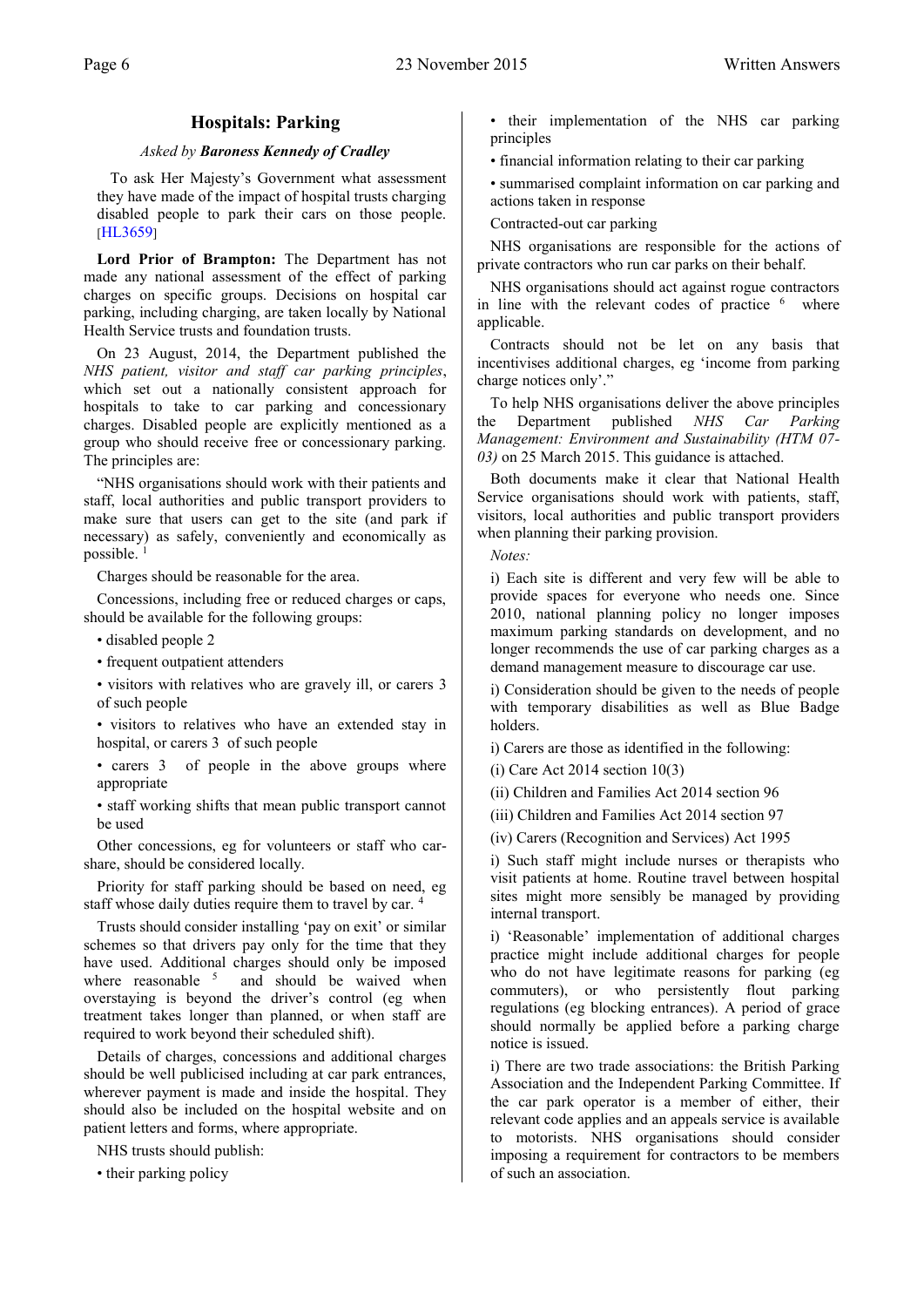The Answer includes the following attached material:

Car Parking management [HTM 07 03 NHS car parking management.pdf]

Car Parking principles [HL3659 - Car Parking Principles scan.pdf]

<span id="page-8-0"></span>[The material can be viewed online at:](http://www.parliament.uk/business/publications/written-questions-answers-statements/written-question/Lords/2015-11-17/HL3659)  [http://www.parliament.uk/business/publications/written-questions](http://www.parliament.uk/business/publications/written-questions-answers-statements/written-question/Lords/2015-11-17/HL3659)[answers-statements/written-question/Lords/2015-11-17/HL3659](http://www.parliament.uk/business/publications/written-questions-answers-statements/written-question/Lords/2015-11-17/HL3659)

#### **Human Rights**

#### *Asked by Lord Laird*

To ask Her Majesty's Government how they define the term "freedom" for the purposes of the development of policies and legislation, and in public statements[.](http://www.parliament.uk/business/publications/written-questions-answers-statements/written-question/Lords/2015-11-09/HL3459) [[HL3459](http://www.parliament.uk/business/publications/written-questions-answers-statements/written-question/Lords/2015-11-09/HL3459)]

**Lord Bridges of Headley:** The Government offers no specific separate definition for the purposes of the development of policies and legislation, or for public statements.

#### *Asked by Lord Laird*

To ask Her Majesty's Government whether they believe that some parts of the UK require different human rights legislation to others; and if so, why and what are the different rights. [[HL3460](http://www.parliament.uk/business/publications/written-questions-answers-statements/written-question/Lords/2015-11-09/HL3460)]

Lord Faulks: The government is committed to protecting human rights across the United Kingdom, continuing the UK's proud tradition of respect for human rights. There is, of course, already some variation in the legal framework for human rights across the UK, as the devolved administrations have competence to legislate in respect of human rights in the policy areas which are devolved to them.

The government was elected with a mandate to reform the UK's human rights framework. We will consider the implications of a Bill of Rights on devolution as we develop our proposals. We will, of course, fully engage with the devolved administrations.

#### <span id="page-8-1"></span>**International Climate Fund**

#### *Asked by Lord Donoughue*

To ask Her Majesty's Government, in 2014, what percentage of the International Climate Fund was spent on (1) low carbon development, compared to the original target of 30 per cent, and (2) adaptation, compared to the original intention of 50 per cent[.](http://www.parliament.uk/business/publications/written-questions-answers-statements/written-question/Lords/2015-11-10/HL3521) [[HL3521](http://www.parliament.uk/business/publications/written-questions-answers-statements/written-question/Lords/2015-11-10/HL3521)]

Lord Bourne of Aberystwyth: The original thematic splits for the International Climate Fund (ICF) were revised in 2013 as part of a strategic review of the Fund. The revised goals are for a 50:50 split over the 2011/12 – 2015/16 Spending Review period between low carbon development and adaptation, with forestry contributing equally to both themes.

As reported in the International Commission on Aid Impact (ICAI) report in 2014, at the end of the 2013/14 financial year, the ICF had spent 45% of its budget (£1.75bn), with 56% going towards mitigation, 28% on adaptation and 16% on forestry. In 2014 the International Climate Fund spent a total of £880m, with 41.8% on low carbon development and 42.3% on adaptation. The remaining spend was mainly directed at forestry programmes, with a small amount categorised as crosscutting.

#### *Asked by Lord Donoughue*

To ask Her Majesty's Government what steps are being taken to ensure that civil servants respond to comments in the 2014 report on the UK's International Climate Fund (ICF) by the Independent Commission for Aid Impact that pressure to spend ICF funds quickly has not always been conducive to effective delivery[.](http://www.parliament.uk/business/publications/written-questions-answers-statements/written-question/Lords/2015-11-10/HL3522) [[HL3522](http://www.parliament.uk/business/publications/written-questions-answers-statements/written-question/Lords/2015-11-10/HL3522)]

Lord Bourne of Aberystwyth: The Government's response to the Independent Commission for Aid Impact's review is available online. We accepted or partially accepted all of ICAI's recommendations and we are on track to implement or have already implemented the actions set out in this response.

The Answer includes the following attached material:

Mgt Response to ICAI Review on UK ICF 2014 [Management-Response-ICF.pdf]

[The material can be viewed online at:](http://www.parliament.uk/business/publications/written-questions-answers-statements/written-question/Lords/2015-11-10/HL3522) 

[http://www.parliament.uk/business/publications/written-questions](http://www.parliament.uk/business/publications/written-questions-answers-statements/written-question/Lords/2015-11-10/HL3522)[answers-statements/written-question/Lords/2015-11-10/HL3522](http://www.parliament.uk/business/publications/written-questions-answers-statements/written-question/Lords/2015-11-10/HL3522)

#### *Asked by Lord Donoughue*

To ask Her Majesty's Government what action they are taking to ensure that cost-effectiveness in spending improves as the International Climate Fund scheme expands. [[HL3523](http://www.parliament.uk/business/publications/written-questions-answers-statements/written-question/Lords/2015-11-10/HL3523)]

**Lord Bourne of Aberystwyth:** The Independent Commission for Aid Impact (ICAI) report published in December last year assessed the ICF as Green-Amber, meaning that it "performs relatively well overall against ICAI's criteria for effectiveness and value for money", noting that it "built up significant momentum and is now well placed to deliver on its ambitious objectives".

The Government's response to the report was published in November 2014 and sets out the steps that we are taking to improve further the impact and costeffectiveness of the International Climate Fund (link attached).

We will continue to learn from and improve the robust approach to programme design, implementation, monitoring and evaluation within the ICF to ensure continued cost-effectiveness as the ICF expands in the next Spending Review period.

The Answer includes the following attached material:

Mgt Response to ICAI on UK ICF 2014 [Management-Response-ICF.pdf]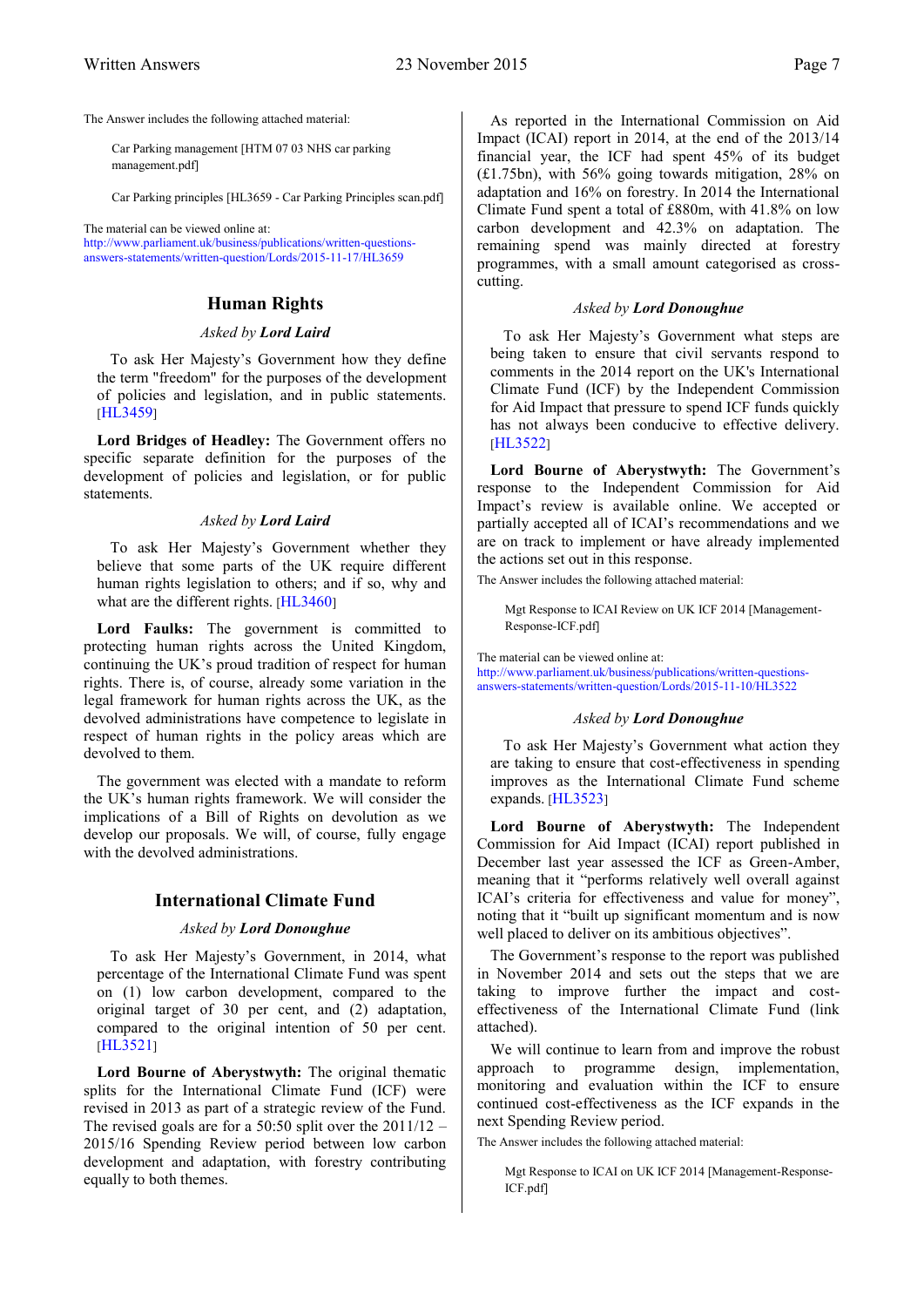<span id="page-9-0"></span>[The material can be viewed online at:](http://www.parliament.uk/business/publications/written-questions-answers-statements/written-question/Lords/2015-11-10/HL3523)  [http://www.parliament.uk/business/publications/written-questions](http://www.parliament.uk/business/publications/written-questions-answers-statements/written-question/Lords/2015-11-10/HL3523)[answers-statements/written-question/Lords/2015-11-10/HL3523](http://www.parliament.uk/business/publications/written-questions-answers-statements/written-question/Lords/2015-11-10/HL3523)

#### **Job Creation**

#### *Asked by Baroness Eaton*

To ask Her Majesty's Government what assessment they have made of how the United Kingdom compares with other European Union member states in terms of the number of jobs created since the start of 2012[.](http://www.parliament.uk/business/publications/written-questions-answers-statements/written-question/Lords/2015-10-29/HL3119) [[HL3119](http://www.parliament.uk/business/publications/written-questions-answers-statements/written-question/Lords/2015-10-29/HL3119)]

**Baroness Neville-Rolfe:** Total employment in the UK grew by a larger amount than in any other EU member state during this period, according to Eurostat data. Since quarter one 2012 to quarter two 2015 the employment level in UK has increased by 1.6m. This compares to approximately 826,000 in France, 1.3m in Germany and 101,400 in Spain.

#### **M4**

#### *Asked by Lord Stoddart of Swindon*

<span id="page-9-1"></span>To ask Her Majesty's Government when work will commence to convert the M4 to a smart motorway from junction 3 to Theale; what the estimated time of completion is; what the estimated final cost of the project is; and what level of traffic disruption is expected during construction. [[HL3454](http://www.parliament.uk/business/publications/written-questions-answers-statements/written-question/Lords/2015-11-09/HL3454)]

**Lord Ahmad of Wimbledon:** From Highways England's latest information, the M4 junction 3 to 12 scheme is scheduled to start works in 2016/17 and to complete in 2021/22. The latest cost estimate for the scheme is in a range of £614m to £862m with a central estimate of £715m.

The improvements to the M4 are being designed to minimize traffic disruption. The work will be phased but ensure that sections will provide three narrow lanes open to traffic during the daytime and at times of peak flows. Lane closures will take place at night, when traffic flows are lower, for specific tasks such as re-surfacing and gantry and bridge erection. Some complete closures of the M4 will also be required to allow for the demolition of eleven overbridges that are to be replaced as part of this scheme. These will be arranged for periods when flows on the motorway are at their lowest, usually at weekends.

#### **Magistrates: Resignations**

#### *Asked by Lord Beecham*

<span id="page-9-2"></span>To ask Her Majesty's Government how many magistrates have resigned from 1 April to 1 November, and how many resigned during the same period in 2014[.](http://www.parliament.uk/business/publications/written-questions-answers-statements/written-question/Lords/2015-11-09/HL3426) [[HL3426](http://www.parliament.uk/business/publications/written-questions-answers-statements/written-question/Lords/2015-11-09/HL3426)]

#### *Asked by Lord Beecham*

To ask Her Majesty's Government what was the percentage of magistrates resigning since 1 April broken down by (1) age, (2) ethnicity, and (3) gender[.](http://www.parliament.uk/business/publications/written-questions-answers-statements/written-question/Lords/2015-11-09/HL3427) [[HL3427](http://www.parliament.uk/business/publications/written-questions-answers-statements/written-question/Lords/2015-11-09/HL3427)]

**Lord Faulks:** The information requested is provided in the tables below:

| Resignations            |                         |
|-------------------------|-------------------------|
| $1$ Apr. $-1$ Nov. 2015 | $1$ Apr. $-1$ Nov. 2014 |
| 584                     | 606                     |

*Percentage breakdown of resignations since 1 April 2015*

| Age          |       |        |     |                                                                | Ethnicity Gender  |                 |
|--------------|-------|--------|-----|----------------------------------------------------------------|-------------------|-----------------|
| $>$ 30 $vrs$ |       |        |     | $31-40$ vrs $41-50$ vrs $51-60$ vrs $61-70$ vrs White / Male / | BAME*             | Female          |
| $>1\%$       | $4\%$ | $11\%$ | 21% | 63%                                                            | $91\%$ /<br>$9\%$ | $52\%$ /<br>48% |

<span id="page-9-3"></span>\* BAME = Black and Minority Ethnic

#### **Mental Health Services**

#### *Asked by Baroness Redfern*

To ask Her Majesty's Government what steps they are taking to support local authorities in training staff to identify and support those with mental health problems, and to link services in local areas to support mental health strategies. [[HL3513](http://www.parliament.uk/business/publications/written-questions-answers-statements/written-question/Lords/2015-11-10/HL3513)]

#### *Asked by Baroness Redfern*

To ask Her Majesty's Government what steps they are taking to ensure that people with mental health problems receive ongoing treatment and support in their local community. [[HL3514](http://www.parliament.uk/business/publications/written-questions-answers-statements/written-question/Lords/2015-11-10/HL3514)]

#### *Asked by Baroness Redfern*

To ask Her Majesty's Government what action they are taking to raise awareness of mental health issues, to address the impact of stigma and discrimination on those affected, and to engage with local businesses to develop employment opportunities for those affected[.](http://www.parliament.uk/business/publications/written-questions-answers-statements/written-question/Lords/2015-11-10/HL3515) [[HL3515](http://www.parliament.uk/business/publications/written-questions-answers-statements/written-question/Lords/2015-11-10/HL3515)]

Lord Prior of Brampton: It is important that local authorities employ individuals who possess the necessary skills to engage effectively with those with mental health problems. Local authorities should make training opportunities available to all staff.

Mental health social workers empower individuals with mental illness and their families, carers, and communities to lead fulfilling, independent lives. On 1 September this year applications for a new fast track route into mental health social work careers opened for an intensive on-thejob programme called Think Ahead. The programme aims to attract promising students and graduates into mental health careers.

Health Education England, working with NHS England, aims to ensure that there are sufficient therapists and other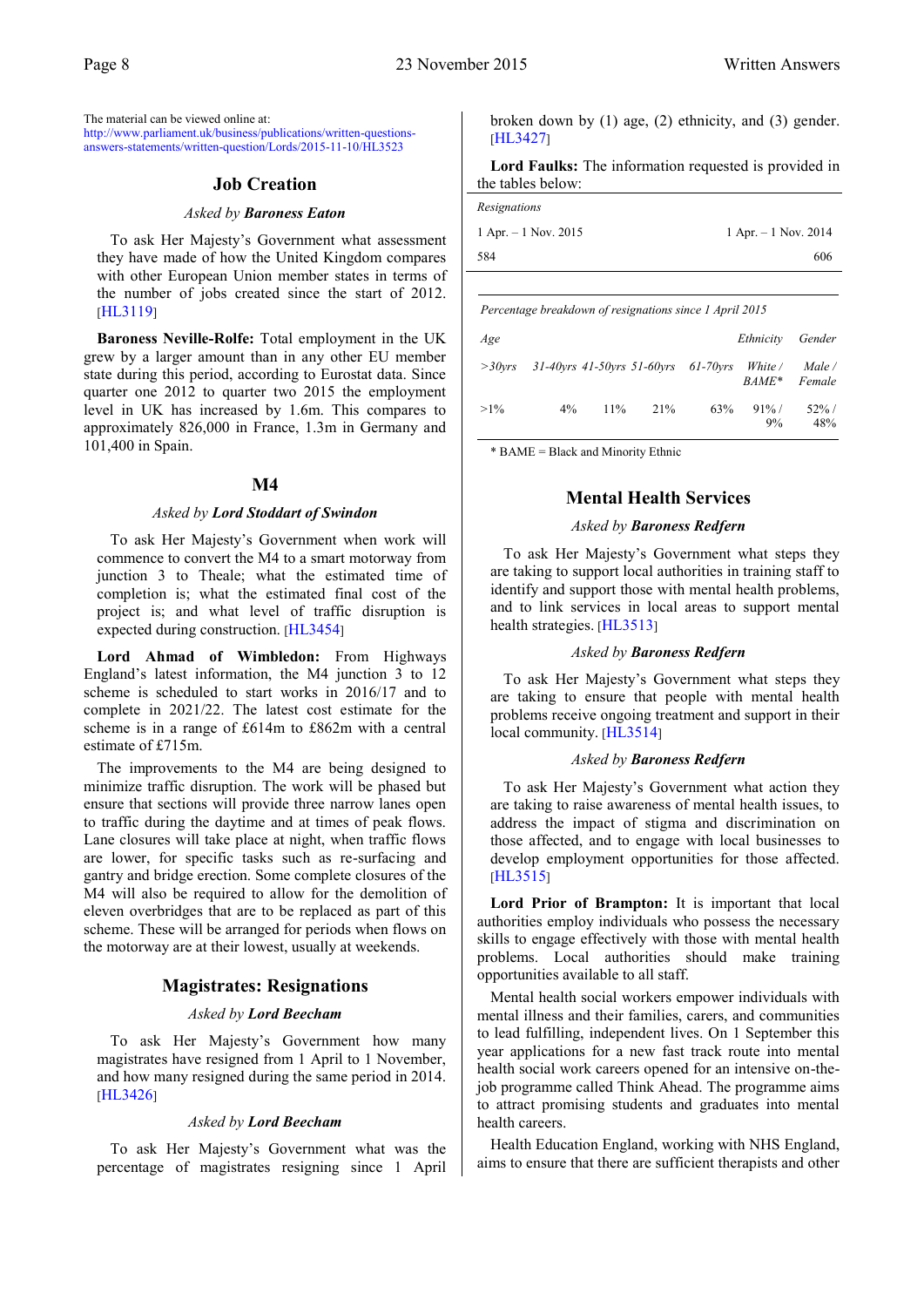staff with the right skills to support the identification of mental health issues.

Community mental health services, which include community mental health teams, crisis and home resolution teams, assertive outreach teams and early intervention in psychosis teams, all have a key role in supporting people with mental health problems either to avoid the need for in-patient care or to provide them with on-going support once in-patient treatment is no longer necessary.

From April 2016, the first set of mental health waiting time standards will be introduced which requires that 50% of people experiencing a first episode of psychosis are treated with a National Institute for Health and Care Excellence approved package of care within two weeks of referral; 75% of adults referred to the national programme for psychological therapies will be treated within 6 weeks, and 95% within 18 weeks.

This is supported by an £80 million funding package for 2015-16 from NHS England's budgets, breaking down as:

‒ £40 million recurrent funding to support delivery of the early intervention in psychosis (EIP) standard;

 $-$  £10 million to support delivery of the new psychological therapies standards; and

 $-$  £30 million to support liaison psychiatry in acute hospitals.

The Time to Change initiative is an ambitious national programme being delivered by leading mental health charities Mind and Rethink Mental Illness to reduce stigma and discrimination towards people with mental health problems. The Department, the Big Lottery Fund and Comic Relief have all provided funding for the programme. The Department funded the campaign with over £16 million between 2011-12 and 2014-15 and is continuing to fund the programme with £2.5 million in 2015-16. Time to Change continues to work with people with experience of mental health problems to challenge attitudes and discrimination; run social marketing campaigns and work with local and regional partners on community-led activity. To date, more than 350 organisations across England have committed to tackling mental health stigma and discrimination in the workplace.

#### **Middle East: Refugees**

#### *Asked by Lord Roberts of Llandudno*

<span id="page-10-0"></span>To ask Her Majesty's Government how much financial support they have provided directly to refugee camps in the Middle East since the beginning of 2015[.](http://www.parliament.uk/business/publications/written-questions-answers-statements/written-question/Lords/2015-11-10/HL3533) [[HL3533](http://www.parliament.uk/business/publications/written-questions-answers-statements/written-question/Lords/2015-11-10/HL3533)]

**Baroness Verma:** The vast majority of Syrians who have fled Syria live amongst host communities. HMG's response is therefore focused on refugees in these communities, not solely those living in formal and informal camps.

In financial year 2015/2016, DFID has allocated £151 million to support Syrian refugees and vulnerable host communities in the region, including £94 million in Lebanon, £47 million in Jordan and £10 million in Turkey. Spending in these countries in financial year 2014/2014 was £120 million, including £62 million in Lebanon, £48 million in Jordan and £10 million in Turkey.

#### **Mileometers**

#### <span id="page-10-1"></span>*Asked by Baroness Hayter of Kentish Town*

To ask Her Majesty's Government whether they have considered making illegal all odometer adjustment, and enforcing an outright ban on (1) the sale and purchase of odometer adjustment equipment, and (2) companies offering those services. [[HL3487](http://www.parliament.uk/business/publications/written-questions-answers-statements/written-question/Lords/2015-11-10/HL3487)]

**Lord Ahmad of Wimbledon:** I deplore the practice of mileage fraud.

Odometers do go wrong and may be replaced, so there are occasions when adjustment of the odometer is legitimate. To help, consumers mileage is recorded at every MOT test and is available on the certificate and online. Although odometer adjustment is not currently unlawful, the misrepresentation of true mileage to a potential purchaser is illegal under consumer protection legislation.

#### **NHS Improvement**

#### *Asked by Lord Hunt of Kings Heath*

<span id="page-10-2"></span>To ask Her Majesty's Government how they will ensure that NHS Improvement ring-fences its activities in relation to NHS Foundation Trusts in order to fulfil statutory provisions, in particular those in the Health and Social Care Act 2012. [[HL3489](http://www.parliament.uk/business/publications/written-questions-answers-statements/written-question/Lords/2015-11-10/HL3489)]

**Lord Prior of Brampton:** NHS Improvement will bring together Monitor, the NHS Trust Development Authority, and patient safety and improvement functions from across the health system, under a single leadership and operating model. These arrangements will not change the current statutory duties of Monitor or any of the other bodies involved.

#### **NHS: Staff**

#### *Asked by Lord Stoddart of Swindon*

<span id="page-10-3"></span>To ask Her Majesty's Government what is the ratio of NHS employees to the UK population; and how this compares with major European countries and the USA[.](http://www.parliament.uk/business/publications/written-questions-answers-statements/written-question/Lords/2015-11-17/HL3656) [[HL3656](http://www.parliament.uk/business/publications/written-questions-answers-statements/written-question/Lords/2015-11-17/HL3656)]

**Lord Prior of Brampton:** This information is not collected by the Department. Health is a devolved matter across the four countries of the United Kingdom and the Department is only responsible for the health and care system in England.

The ratio of National Health Service staff in England to the population of England is 0.019824. This is normally expressed as a ratio per 100,000 population, which in this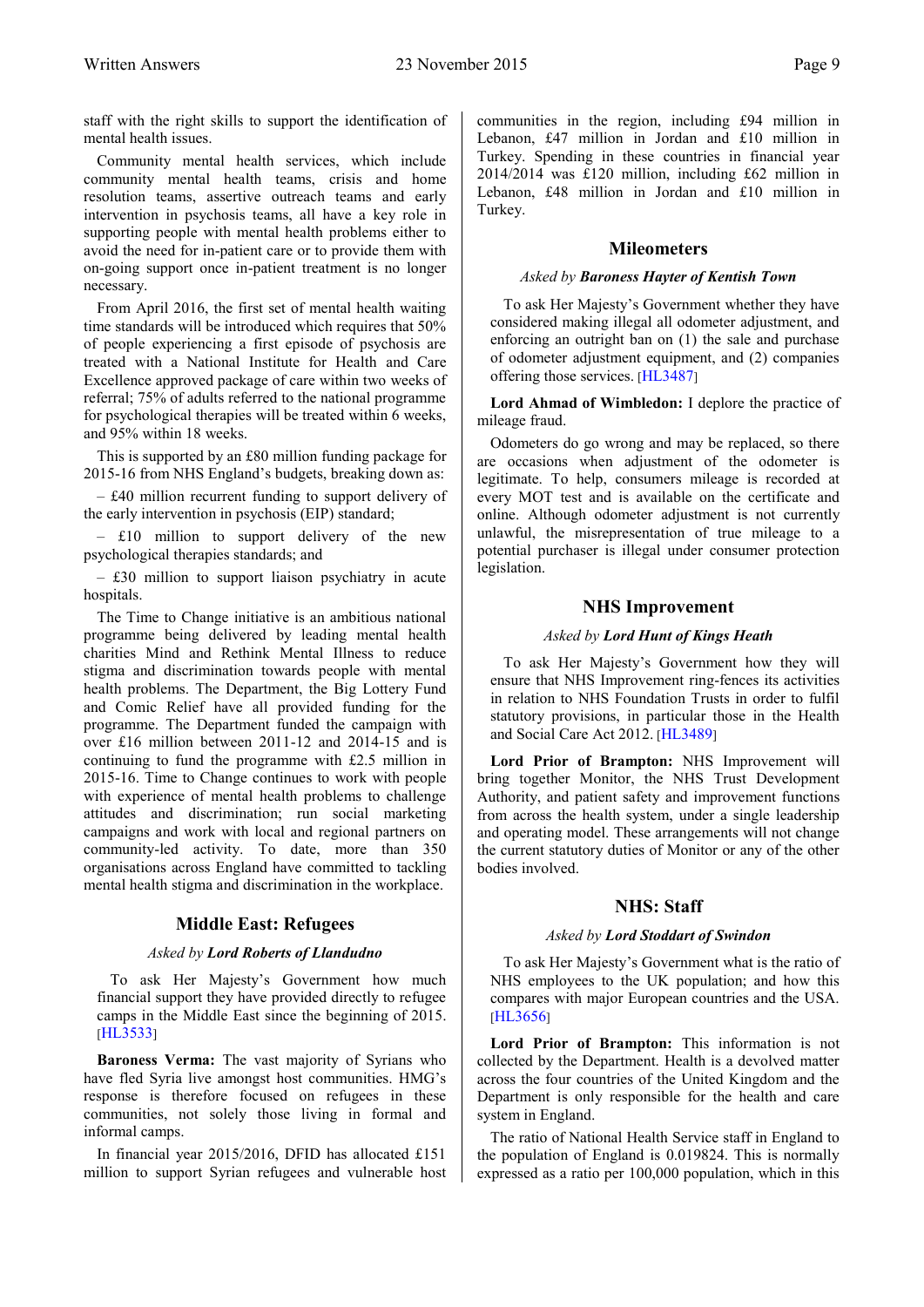case is 1,982.4 full-time equivalent staff per 100,000 population.

<span id="page-11-0"></span>The Department does not hold information on estimates of the number of health care staff in other countries.

#### **Overseas Investment: Israel**

#### *Asked by Baroness Tonge*

To ask Her Majesty's Government what assessment they have made of whether their plans to introduce rules to stop local councils from taking boycott or divestment initiatives in relation to Israel are compatible with their guidance on overseas business risk in Israel recognising the illegality of Israeli settlements in the West Bank[.](http://www.parliament.uk/business/publications/written-questions-answers-statements/written-question/Lords/2015-11-09/HL3414) [[HL3414](http://www.parliament.uk/business/publications/written-questions-answers-statements/written-question/Lords/2015-11-09/HL3414)]

Lord Bridges of Headley: Cabinet office will shortly issue guidance that reminds public authorities of their international obligations when letting public contracts. Foreign policy is not a matter for local authorities. The guidance will make clear that boycotts in public procurement are inappropriate and may be illegal, outside where formal legal sanctions, embargoes and restrictions that have been put in place by the Government.

#### **Owner Occupation**

#### *Asked by Lord Kennedy of Southwark*

<span id="page-11-1"></span>To ask Her Majesty's Government how many people owned their own home in each year from 1997 until the last year for which records are available. [I] [[HL3499](http://www.parliament.uk/business/publications/written-questions-answers-statements/written-question/Lords/2015-11-10/HL3499)]

**Baroness Williams of Trafford:** The numbers of owner occupier households in England, estimated from DCLG's English Housing Survey, are provided in the table below

| Number (000s) of owner occupied households, 1997 to 2013-14:<br>England |        |
|-------------------------------------------------------------------------|--------|
| 1997                                                                    | 13,629 |
| 1998                                                                    | 13,817 |
| 1999                                                                    | 14,091 |
| 2000                                                                    | 14,340 |
| 2001                                                                    | 14,359 |
| 2002                                                                    | 14,559 |
| 2003                                                                    | 14,701 |
| 2004                                                                    | 14,678 |
| 2005                                                                    | 14,791 |
| 2006                                                                    | 14,791 |
| 2007                                                                    | 14,733 |
| 2008                                                                    | 14,628 |
| 2008-09                                                                 | 14,621 |
| 2009-10                                                                 | 14,525 |

| England |         | Number (000s) of owner occupied households, 1997 to 2013-14: |        |
|---------|---------|--------------------------------------------------------------|--------|
| 2010-11 |         |                                                              | 14,450 |
| 2011-12 |         |                                                              | 14,388 |
| 2012-13 |         |                                                              | 14,337 |
| 2013-14 |         |                                                              | 14,319 |
| Source: | English | Housing                                                      | Survey |

https://www.gov.uk/government/uploads/system/uploads/attachment\_dat a/file/469214/2013-

<span id="page-11-2"></span>14 Section 1 Households tables and figures FINAL.xlsx

#### **Prisons: Vocational Education**

#### *Asked by Lord German*

To ask Her Majesty's Government what assessment they have made of the suitability of the current range of vocational qualifications offered to those serving prison sentences in England and Wales. [[HL3429](http://www.parliament.uk/business/publications/written-questions-answers-statements/written-question/Lords/2015-11-09/HL3429)]

**Lord Faulks:** The Secretary of State for Justice announced on 8th September a review of the quality of education in prisons, chaired by Dame Sally Coates. The review will examine the scope, quality and effectiveness of current provision. It will consider the scope and range of the current curricula and identify the most effective teaching and delivery models. Stakeholders are being consulted and a Call for Evidence has been issued. The review is expected to report in the spring of 2016. A copy of the terms of reference can be found at gov.uk

The Welsh Government provides prison education funding to NOMS in Wales to commission services and these are aligned to the Welsh Government's learning and skills outcome requirements. Vocational courses represent more than 80% of the prisoner education in prisons in Wales and take account of offender needs and labour market information to increase prisoners' employment opportunities on release.

#### *Asked by Lord German*

To ask Her Majesty's Government how many vocational qualifications were achieved by those serving prison sentences in England and Wales in each of the last three years, broken down by subject and level. [[HL3430](http://www.parliament.uk/business/publications/written-questions-answers-statements/written-question/Lords/2015-11-09/HL3430)]

**Baroness Neville-Rolfe:** In the last three years, over 230,000 vocational qualifications were achieved each year by those serving prison sentences in England. BIS do not hold data for offender learning in Wales.

Table 1 shows the number of achievements by Offender Learners (aged 18+) for vocational qualifications, by Level.

Table 2 shows the number of achievements by Offender Learners (aged 18+) for vocational qualifications, by Sector Subject Area.

Education and training is a key part of prisoners' rehabilitation. We must have the right incentives for prisoners to learn and for prison staff to make sure that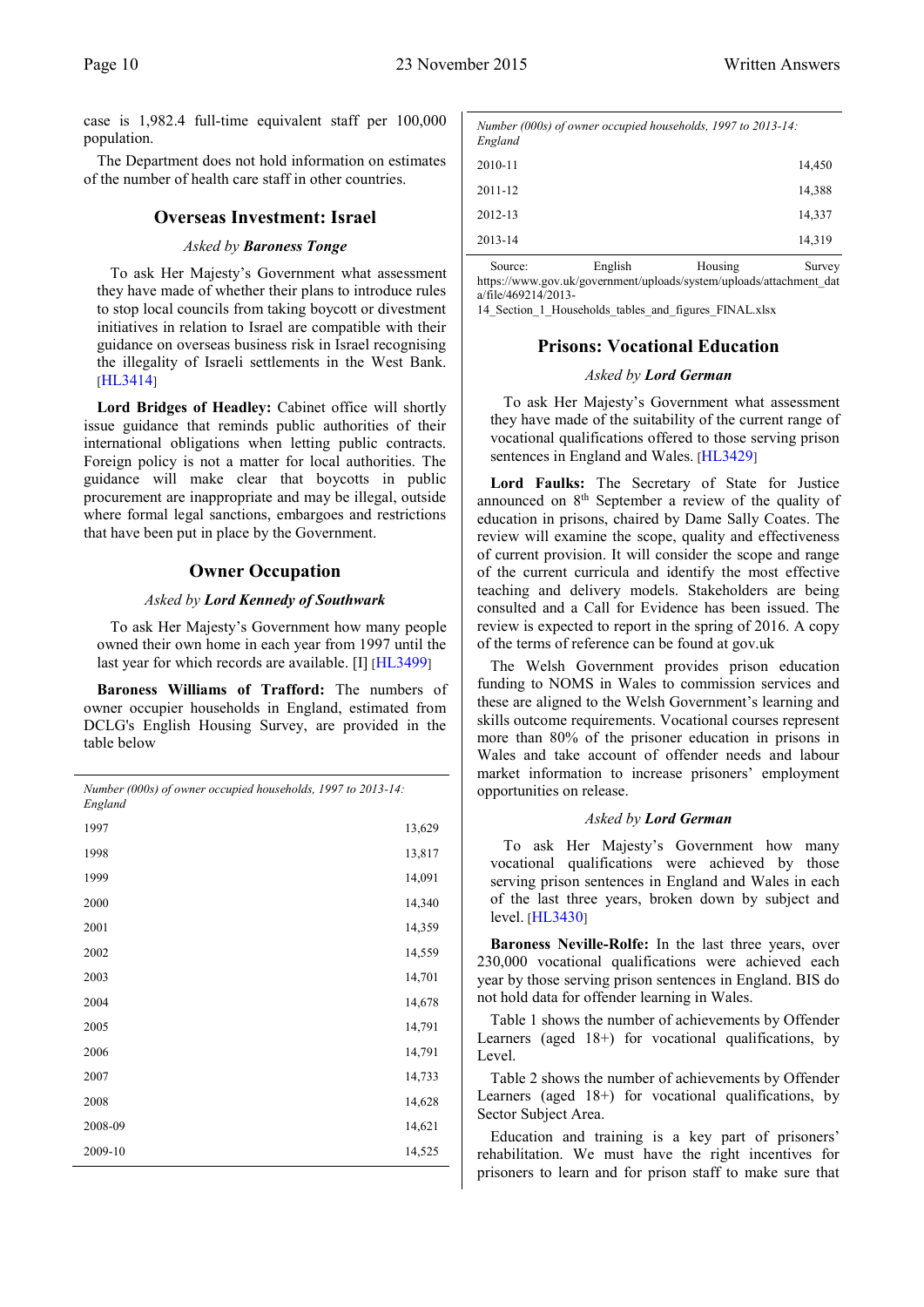education is properly prioritised. The Justice Secretary has asked Dame Sally Coates to lead a review of the provision of education in prisons. The review will examine the scope and quality of current provision in adult prisons and in young offender institutions for 18-20 year olds; review domestic and international evidence of what works well in prison education to support the rehabilitation of different segments of prison learners; and identify options for future models of education services in prisons.

*Table 1: Adult (18+) Offender Learning Achievements (aims) for Vocational Qualifications by Level (2012/13 to 2014/15) - Total Number of Aims*

| Level                                          | 2012/13 | 2013/14 | 2014/15 |
|------------------------------------------------|---------|---------|---------|
| Below Level 2 (excluding<br>English and maths) | 136,490 | 156,190 | 151,250 |
| English and maths                              | 23,840  | 41,900  | 44,120  |
| Level 2                                        | 70,180  | 74,190  | 63,370  |
| Level 3                                        | 2,050   | 880     | 410     |
| Level $4+$                                     | 10      |         |         |
| Total                                          | 230,400 | 271,800 | 252,800 |

*Table 2: Adult (18+) Offender Learning Achievements (aims) for Vocational Qualifications by Sector Subject Area (2012/13 to 2014/15) - Total Number of Aims*

| Sector Subject Area                                    | 2012/13 | 2013/14 | 2014/15 |
|--------------------------------------------------------|---------|---------|---------|
| Agriculture, Horticulture<br>and Animal Care           | 5,060   | 8,550   | 6,460   |
| Arts, Media and<br>Publishing                          | 19,930  | 19,370  | 16,290  |
| Business, Administration<br>and Law                    | 25,360  | 28,480  | 26,110  |
| Construction, Planning<br>and the Built<br>Environment | 42,980  | 41,780  | 32,640  |
| <b>Education and Training</b>                          | 1,630   | 3,200   | 6,470   |
| Engineering and<br>Manufacturing<br>Technologies       | 12,750  | 19,510  | 18,090  |
| Health, Public Services<br>and Care                    | 44,040  | 32,120  | 17,580  |
| History, Philosophy and<br>Theology                    | 20      | 10      |         |
| Information and<br>Communication<br>Technology         | 82,240  | 83,700  | 76,620  |
| Languages, Literature and<br>Culture                   | 1,000   | 750     | 900     |
| Leisure, Travel and<br>Tourism                         | 1,030   | 1,570   | 590     |
| Preparation for Life and<br>Work                       | 161,180 | 232,160 | 247,190 |
| Retail and Commercial<br>Enterprise                    | 53,920  | 65,330  | 62,900  |
| Science and Mathematics                                | 510     | 120     |         |

| Social Sciences             | 170     | 80      | 50      |
|-----------------------------|---------|---------|---------|
| Not Applicable/Not<br>Known | 11,200  | 8,230   | 60      |
| Total                       | 230,400 | 271,800 | 252,800 |
|                             |         |         |         |

Notes

1) Volumes are rounded to the nearest ten except for the Grand Totals which are rounded to the nearest hundred.

2) '-' Indicates a base value of less than 5.

3) Offender learners are defined as offenders aged 18 or over that participated in Skills Funding Agency funded learning while in the prison system. These offenders were funded via the Offenders' Learning and Skills Service (OLASS) budget.

4) Full-year numbers are a count of the number of aims that have occurred at any point during the year. Where a learner has multiple aims, these will be counted separately, even those within the same Level or Sector Subject Area.

<span id="page-12-0"></span>5) Vocational qualifications include all FE & Skills qualifications except from GCSEs, AS Levels and A Levels.

#### **Public Inquiries**

#### *Asked by Lord Laird*

To ask Her Majesty's Government, further to the Written Answer by Lord Faulks on 5 November (HL2965) concerning public inquiries that they have instigated into the death of a single individual since 1988, which of the individuals specified have not had a full coroner's inquest. [[HL3461](http://www.parliament.uk/business/publications/written-questions-answers-statements/written-question/Lords/2015-11-09/HL3461)]

#### *Asked by Lord Laird*

To ask Her Majesty's Government on how many occasions a non-statutory public inquiry has been instigated into the death of a single individual under section 17A of the Coroners Act 1988 at a time when that individual had not been the subject of a full coroner's inquest; who were those individuals; why they were referred for a public inquiry in each case; and on which dates they were referred. [[HL3506](http://www.parliament.uk/business/publications/written-questions-answers-statements/written-question/Lords/2015-11-10/HL3506)]

**Lord Faulks:** A coroner's inquest was not completed into the deaths of the following individuals:

Victoria Climbié, Robert Hamill, Dr David Kelly, Alexander Litvinenko, Baha Mousa, Zahid Mubarek, Rosemary Nelson and Azelle Rodney.

The only occasion when an inquest has been adjourned under section 17A of the Coroners Act 1988 because a non-statutory inquiry was to be held was following the death of Dr David Kelly. The Lord Chancellor established an inquiry to investigate the circumstances surrounding the death on 18 July 2003, the day that Dr Kelly's body was found.

#### **Railways: Death**

#### *Asked by Lord Greaves*

<span id="page-12-1"></span>To ask Her Majesty's Government how many persons other than those working on the railway have been killed on (1) the UK railways, and (2) the London Underground, in each of the last 10 years, and in the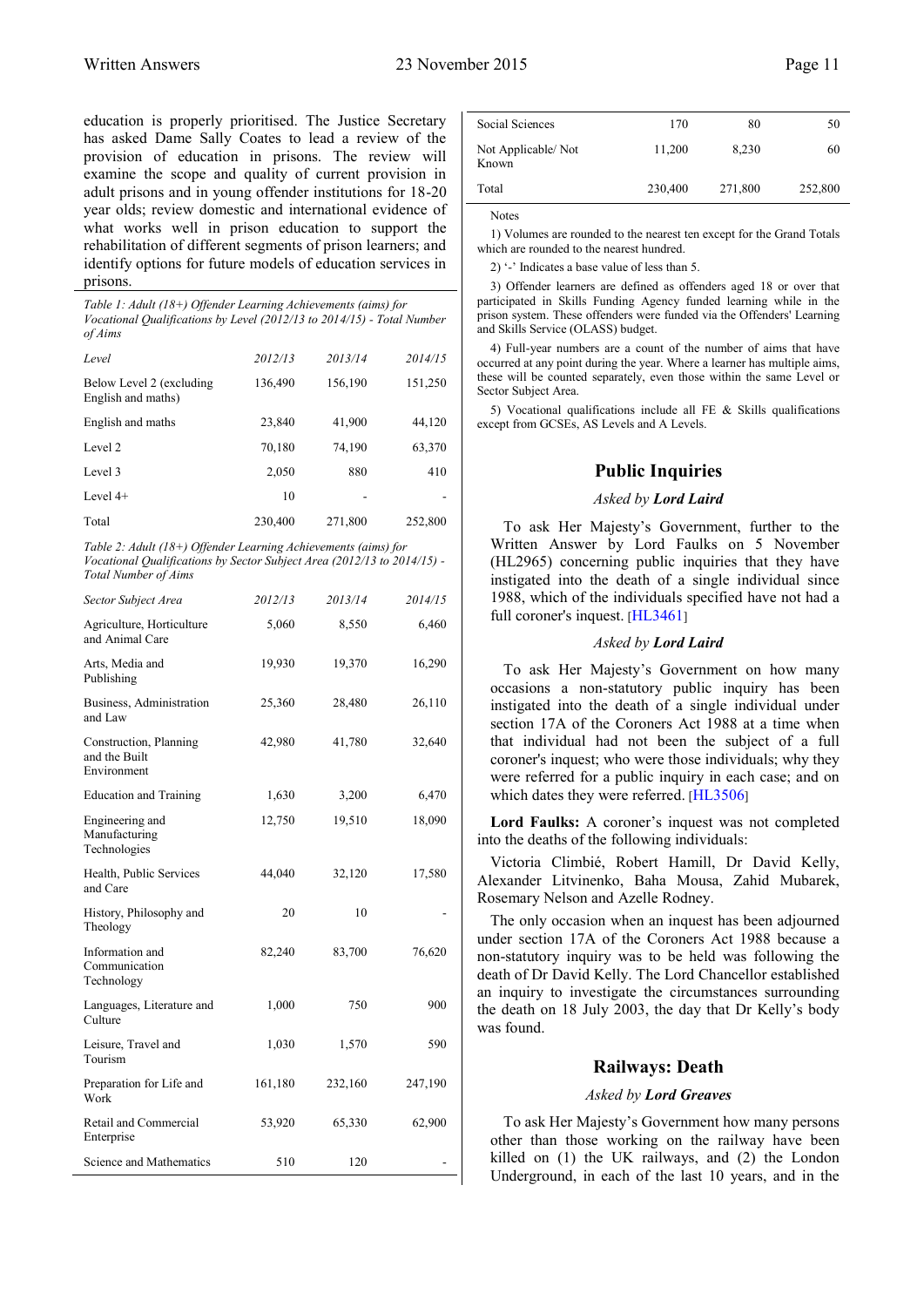current year so far; and how many of those were (a) suicides, (b) accidents to persons trespassing on the line, (c) accidents at level crossings, and (d) owing to other causes. [[HL3567](http://www.parliament.uk/business/publications/written-questions-answers-statements/written-question/Lords/2015-11-11/HL3567)]

#### *Table 1: Fatalities on UK Railways*

|                    | 2005/06 | 2006/07 | 2007/08 | 2008/09 | 2009/10 | 2010/11 | 2011/12 | 2012/13 | 2013/14 | 2014/15 | $2015/16*$   |
|--------------------|---------|---------|---------|---------|---------|---------|---------|---------|---------|---------|--------------|
| Suicide            | 225     | 225     | 207     | 219     | 243     | 208     | 250     | 246     | 278     | 292     | 142          |
| Trespass           | 44      | 43      | 52      | 46      | 42      | 24      | 40      | 33      | 22      | 22      | 15           |
| Level<br>Crossings | 13      | 10      | 10      | 12      | 13      | 6       | 4       | 9       | 8       | 11      | $\mathbf{0}$ |
| Other              | 8       | 11      | 6       | 6       | 6       | 9       | 8       | 4       | 4       | 4       | 4            |
| Totals             | 290     | 289     | 275     | 283     | 304     | 247     | 302     | 292     | 312     | 329     | 161          |

**\*** April – September

<span id="page-13-0"></span>The Department for Transport does not hold any information in relation to fatalities on London Underground.

#### **Railways: Franchises**

#### *Asked by Lord Berkeley*

To ask Her Majesty's Government what measures the Department for Transport has taken to ensure that the appointment of the Managing Director of ScotRail Alliance to the Network Rail Executive Committee does not give a commercial advantage to Abellio in respect of future franchise bids across the UK[.](http://www.parliament.uk/business/publications/written-questions-answers-statements/written-question/Lords/2015-11-11/HL3544) [[HL3544](http://www.parliament.uk/business/publications/written-questions-answers-statements/written-question/Lords/2015-11-11/HL3544)]

**Lord Ahmad of Wimbledon:** The Managing Director of the ScotRail Alliance has now also been appointed as Managing Director Scotland within Network Rail and, as part of his new role, will sit on Network Rail's Executive Committee. He is an employee of Network Rail in both roles, but continues to report to the head of Abellio UK in his capacity of running the ScotRail Alliance only.

<span id="page-13-1"></span>It is for Network Rail and any individual concerned to ensure that no conflicts of interest are allowed to affect the conduct of the company's business.

#### **Refugees: Syria**

#### *Asked by Lord Roberts of Llandudno*

To ask Her Majesty's Government what mental health support they are offering to recently arrived Syrian refugees. [[HL3532](http://www.parliament.uk/business/publications/written-questions-answers-statements/written-question/Lords/2015-11-10/HL3532)]

**Lord Bates:** The Syrian VPR scheme prioritises those who cannot be supported effectively in their region of origin.

Before accepting or rejecting a referral local authorities will be provided with information on medical needs and will think carefully about whether they have the infrastructure and support networks needed to ensure the appropriate care and integration of these refugees.

#### *Asked by Lord Roberts of Llandudno*

To ask Her Majesty's Government how the 1,000 refugees that are to be resettled in the UK by Christmas will be transported to the UK. [[HL3534](http://www.parliament.uk/business/publications/written-questions-answers-statements/written-question/Lords/2015-11-10/HL3534)]

**Lord Bates:** The 1,000 Syrian refugees that we expect to be resettled in the UK before Christmas will be brought to the UK using a combination of scheduled and charter flights.

#### **Science: Finance**

#### *Asked by Lord Kennedy of Southwark*

<span id="page-13-2"></span>To ask Her Majesty's Government how much of UK GDP is spent on science and research in the UK, and how that figure compares with other countries in the EU. [[HL3441](http://www.parliament.uk/business/publications/written-questions-answers-statements/written-question/Lords/2015-11-09/HL3441)]

**Baroness Neville-Rolfe:** The UK invested 1.7% of GDP in research and development in 2013, compared to an EU28 average of 1.9%.

The UK has a world-class science and research base and achieves a high rate of return for its investment. With 0.9% of global population, 4.1% of researchers and 3.2% of R&D expenditure, the UK accounts for 6.4% of articles, 11.6% of citations, and 15.9% of the most highly cited articles. We are the most productive science base in the G7, and rank first amongst comparable major research nations for Field Weighted Citations Impact.

#### **Strathclyde Review**

#### *Asked by Lord Bassam of Brighton*

<span id="page-13-3"></span>To ask Her Majesty's Government how many civil servants are supporting Lord Strathclyde in the preparation of his report on the powers of the House of Lords; and which political advisers are also providing support to that review. [[HL3418](http://www.parliament.uk/business/publications/written-questions-answers-statements/written-question/Lords/2015-11-09/HL3418)]

#### *Asked by Lord Bassam of Brighton*

To ask Her Majesty's Government whether they will publish any background advice and research provided

Lord Ahmad of Wimbledon: Other than those working on the railway, the number of fatalities on UK Railways over the past decade and to date this year is noted in Table 1 below.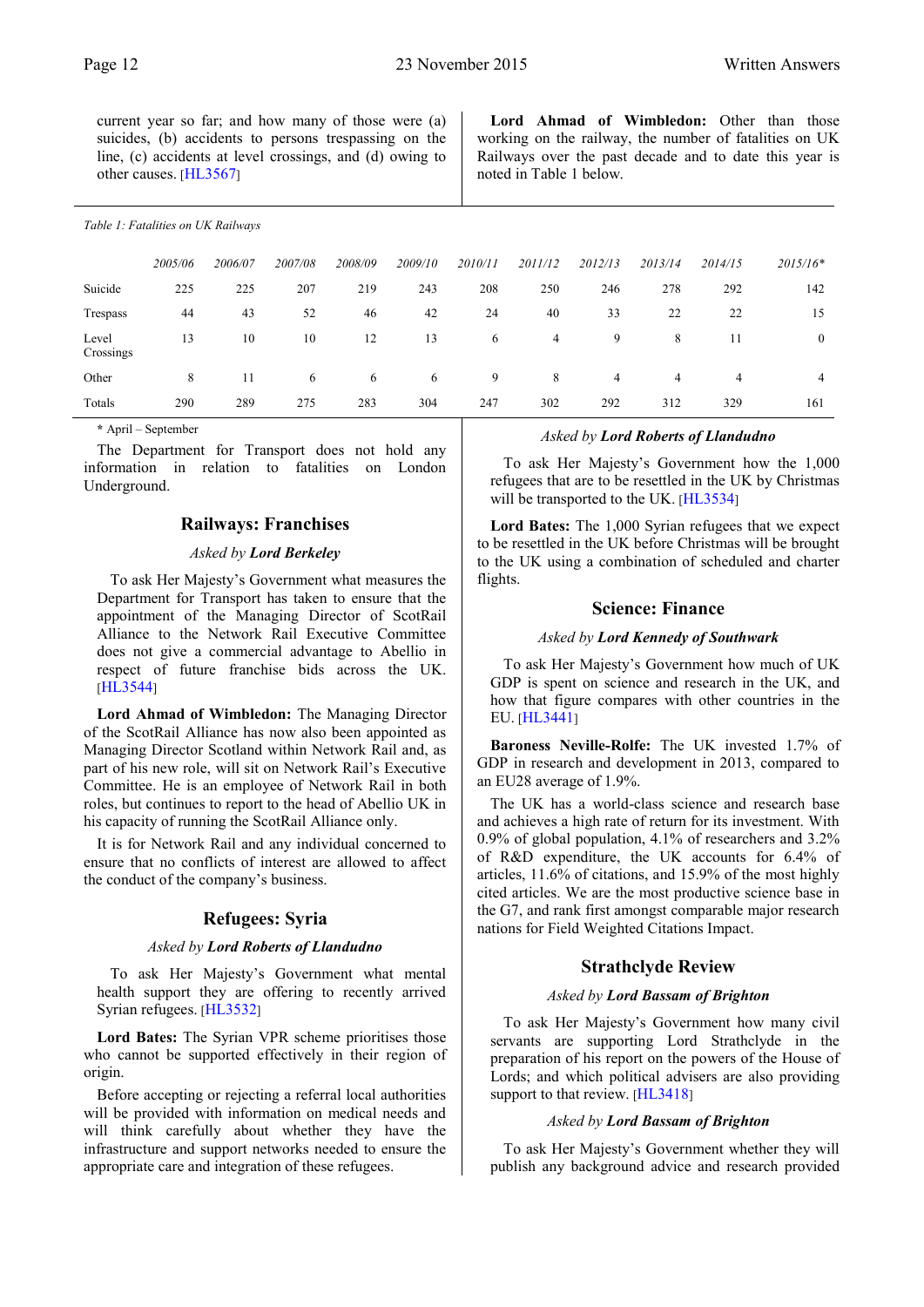to Lord Strathclyde's review of the powers of the House of Lords. [[HL3419](http://www.parliament.uk/business/publications/written-questions-answers-statements/written-question/Lords/2015-11-09/HL3419)]

#### *Asked by Lord Bassam of Brighton*

To ask Her Majesty's Government whether they will publish the full list of advisers assisting Lord Strathclyde's review of the powers of the House of Lords. [[HL3420](http://www.parliament.uk/business/publications/written-questions-answers-statements/written-question/Lords/2015-11-09/HL3420)]

#### *Asked by Lord Bassam of Brighton*

To ask Her Majesty's Government what precedents there are in government for conducting a review of a similar nature to Lord Strathclyde's review of the powers of the House of Lords. [[HL3421](http://www.parliament.uk/business/publications/written-questions-answers-statements/written-question/Lords/2015-11-09/HL3421)]

#### *Asked by Lord Bassam of Brighton*

To ask Her Majesty's Government whether evidence sessions will be held in the course of Lord Strathclyde's review of the powers of the House of Lords, and whether those sessions will be public. [[HL3422](http://www.parliament.uk/business/publications/written-questions-answers-statements/written-question/Lords/2015-11-09/HL3422)]

#### *Asked by Lord Bassam of Brighton*

To ask Her Majesty's Government what their estimate is of the cost of Lord Strathclyde's review of the powers of the House of Lords, and which department will cover those costs. [[HL3423](http://www.parliament.uk/business/publications/written-questions-answers-statements/written-question/Lords/2015-11-09/HL3423)]

#### *Asked by Baroness Smith of Basildon*

To ask Her Majesty's Government whether they will (1) produce a (a) Green Paper, and (b) White Paper, and (2) consult with Parliament, prior to recommending any legislative changes to parliamentary procedures following Lord Strathclyde's review of the powers of the House of Lords. [[HL3445](http://www.parliament.uk/business/publications/written-questions-answers-statements/written-question/Lords/2015-11-09/HL3445)]

#### *Asked by Baroness Smith of Basildon*

To ask Her Majesty's Government what discussions they had with the Head of the Civil Service prior to setting up the review of House of Lords powers being undertaken by Lord Strathclyde. [[HL3446](http://www.parliament.uk/business/publications/written-questions-answers-statements/written-question/Lords/2015-11-09/HL3446)]

#### *Asked by Baroness Smith of Basildon*

To ask Her Majesty's Government whether Lord Strathclyde's review of the powers of the House of Lords will seek advice from the clerks of both Houses on any changes to procedures for considering secondary legislation. [[HL3447](http://www.parliament.uk/business/publications/written-questions-answers-statements/written-question/Lords/2015-11-09/HL3447)]

#### *Asked by Baroness Smith of Basildon*

To ask Her Majesty's Government whether the (1) Constitution Committee, (2) Procedure Committee, (3) Secondary Legislation Scrutiny Committee, and (4) Delegated Powers Committee, of the House of Lords, and (5) the Joint Committee on Human Rights, will be consulted prior to Lord Strathclyde's review of the

powers of the House of Lords being published[.](http://www.parliament.uk/business/publications/written-questions-answers-statements/written-question/Lords/2015-11-09/HL3448) [[HL3448](http://www.parliament.uk/business/publications/written-questions-answers-statements/written-question/Lords/2015-11-09/HL3448)]

#### *Asked by Baroness Smith of Basildon*

To ask Her Majesty's Government whether Lord Strathclyde's review of the powers of the House of Lords will seek evidence from all political parties represented in Parliament. [[HL3449](http://www.parliament.uk/business/publications/written-questions-answers-statements/written-question/Lords/2015-11-09/HL3449)]

#### *Asked by Baroness Smith of Basildon*

To ask Her Majesty's Government, further to the answer by the Lord Privy Seal on 28 October (HL Deb, col 1176), whether Lord Strathclyde's review of the powers of the House of Lords will define "financial measure". [[HL3450](http://www.parliament.uk/business/publications/written-questions-answers-statements/written-question/Lords/2015-11-09/HL3450)]

#### *Asked by Lord Stoddart of Swindon*

To ask Her Majesty's Government, further to the answer by the Lord Privy Seal on 28 October (HL Deb, col 1176) concerning the review by Lord Strathclyde of the House of Lords powers, whether it is intended that the opinion of peers will be invited. [[HL3453](http://www.parliament.uk/business/publications/written-questions-answers-statements/written-question/Lords/2015-11-09/HL3453)]

**Baroness Stowell of Beeston:** Lord Strathclyde is being supported in his review by a panel of external experts and a small secretariat of civil servants in the Cabinet Office. The secretariat does not include political advisers. The expert panel comprises Sir Stephen Laws, former First Parliamentary Counsel; Jacqy Sharpe, a former Clerk in the House of Commons and Clerk to the Joint Committee on Conventions; and Sir Michael Pownall, former Clerk of the Parliaments.

Several reviews have examined the powers of the House of Lords, including the Royal Commission on the reform of the House of Lords (2000) and the Joint Committee on Conventions referenced above (2006).

The review led by Lord Strathclyde is due to consider how to protect the ability of elected Governments to secure their business in Parliament in the light of the operation of certain conventions. The review will consider in particular how to secure the decisive role of the elected House of Commons in relation to its primacy on financial matters; and secondary legislation.

Ministers regularly discuss a wide range of issues with the Cabinet Secretary and Head of the Civil Service.

Lord Strathclyde will determine the way in which the review is undertaken and the content of his recommendations, including any definitions required. It is not possible to provide an estimate of the cost of the exercise at this stage, but neither Lord Strathclyde nor his panel of experts will be paid a fee. Lord Strathclyde is expected to seek views from a wide range of Parliamentarians, parties and groups in undertaking his review, and has issued a letter to all Parliamentarians inviting their input. He is also seeking views from the Clerk of the Parliaments and the Clerk of the House. Lord Strathclyde will report to the Prime Minister, and the Government will decide how to proceed upon receipt of his recommendations.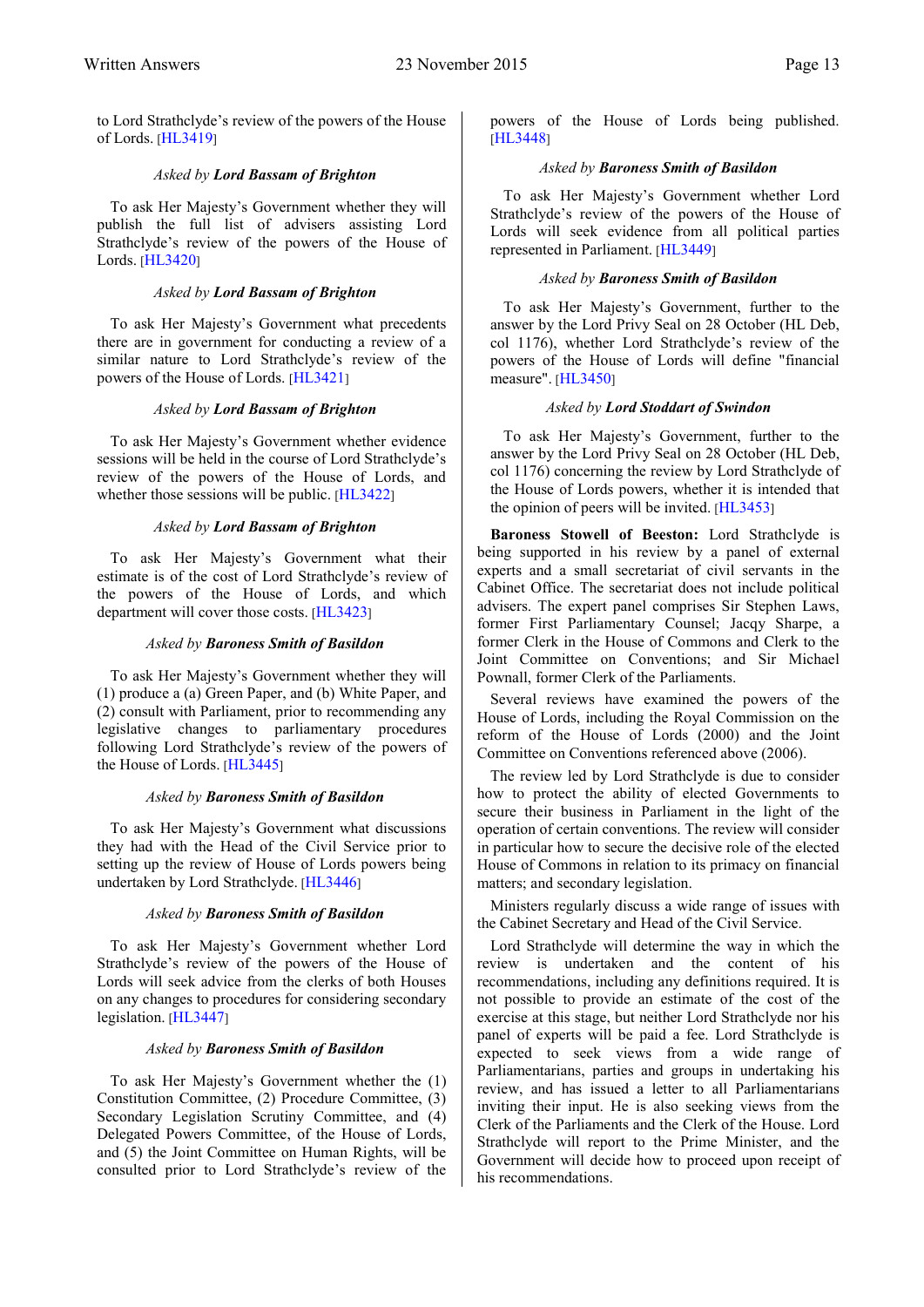#### **Syria: Humanitarian Aid**

#### *Asked by Lord Roberts of Llandudno*

<span id="page-15-0"></span>To ask Her Majesty's Government which organisations have received monies from the £1.12 billion that the UK has allocated to responding to the Syrian crisis since 2012, according to their 29 October Syria crisis response summary, and in what proportion[.](http://www.parliament.uk/business/publications/written-questions-answers-statements/written-question/Lords/2015-11-11/HL3557) [[HL3557](http://www.parliament.uk/business/publications/written-questions-answers-statements/written-question/Lords/2015-11-11/HL3557)]

**Baroness Verma:** As part of the Syria Crisis Response the UK is supporting a range of implementing partners working in Syria and neighbouring countries, including United Nations agencies, international Non-Governmental Organisations, the Red Cross and other international organisations. For security reasons, some of our INGO partners working in Syria remain undisclosed. The table attached provides details of the £1.12 billion allocated by the UK to date, broken down by implementing partner and country.

The Answer includes the following attached material:

Syria funding table [Syria table.docx]

<span id="page-15-1"></span>[The material can be viewed online at:](http://www.parliament.uk/business/publications/written-questions-answers-statements/written-question/Lords/2015-11-11/HL3557)  [http://www.parliament.uk/business/publications/written-questions](http://www.parliament.uk/business/publications/written-questions-answers-statements/written-question/Lords/2015-11-11/HL3557)[answers-statements/written-question/Lords/2015-11-11/HL3557](http://www.parliament.uk/business/publications/written-questions-answers-statements/written-question/Lords/2015-11-11/HL3557)

#### **UK Membership of EU**

#### *Asked by Lord Stoddart of Swindon*

To ask Her Majesty's Government what is their assessment of (1) the recent report by former UK ambassadors to the EU that, if the UK left the EU, access to free-trade deals would be lost with 51 states; (2) whether those states would, as a consequence, lose free access to the UK market; and (3) the overall effect on the UK's trading balance of those assessments[.](http://www.parliament.uk/business/publications/written-questions-answers-statements/written-question/Lords/2015-11-09/HL3452) [[HL3452](http://www.parliament.uk/business/publications/written-questions-answers-statements/written-question/Lords/2015-11-09/HL3452)]

**Lord Maude of Horsham:** The Government is focused on delivering a successful renegotiation: it believes it can and will succeed in reforming and renegotiating our relationship with the EU and campaigning to keep the UK in the EU on that basis.

#### **Unemployment: Young People**

#### *Asked by Baroness Redfern*

<span id="page-15-2"></span>To ask Her Majesty's Government what progress has been made in reducing the number of young people not in employment, education, or training; and how they intend to support local authorities in reducing that number during this Parliament. [[HL3512](http://www.parliament.uk/business/publications/written-questions-answers-statements/written-question/Lords/2015-11-10/HL3512)]

**Lord Nash:** The number of 16- to 18-year-olds who are not in employment, education or training (NEETs) is at its lowest level since 1994. This number has fallen by 51,900 since 2011. The government is determined to do more to encourage young people to participate in education and training, and to continue reducing the proportion who are NEET. That is why the government is investing £7 billion in 2015-16 to fund a place in education or training for every 16- to 19-year-old who wants one.

Under Raising the Participation Age (RPA), all young people are required to continue in education or training until at least their eighteenth birthday. The Department is working closely with local authorities to support and challenge them in implementing RPA and meeting their duties to track and support young people. This support includes collecting and analysing local authorities' data and sharing good practice.

There are also a number of central initiatives which support local authorities in their work to reduce the number of young people NEET. These include a package to help improve the prospects of over 9,600 vulnerable young people through the Youth Engagement Fund and the Fair Chance Fund; the Youth Contract which continues to be available until March 2016 to support vulnerable young people; Jobcentre Plus pilots which are delivering in over 30 local authority areas to support 16 and 17-year-olds who are NEET; and provision funded by the European Social Fund which targets those who are NEET or at risk of being NEET. Broader work includes curriculum and qualifications reform, the 16-19 Bursary Fund, and improvements in the quality of careers advice and guidance.

These initiatives will help to continue reducing the number of young people NEET by removing barriers to participation and ensuring that young people are able to gain the skills and qualifications they need for their future employment or continuing education.